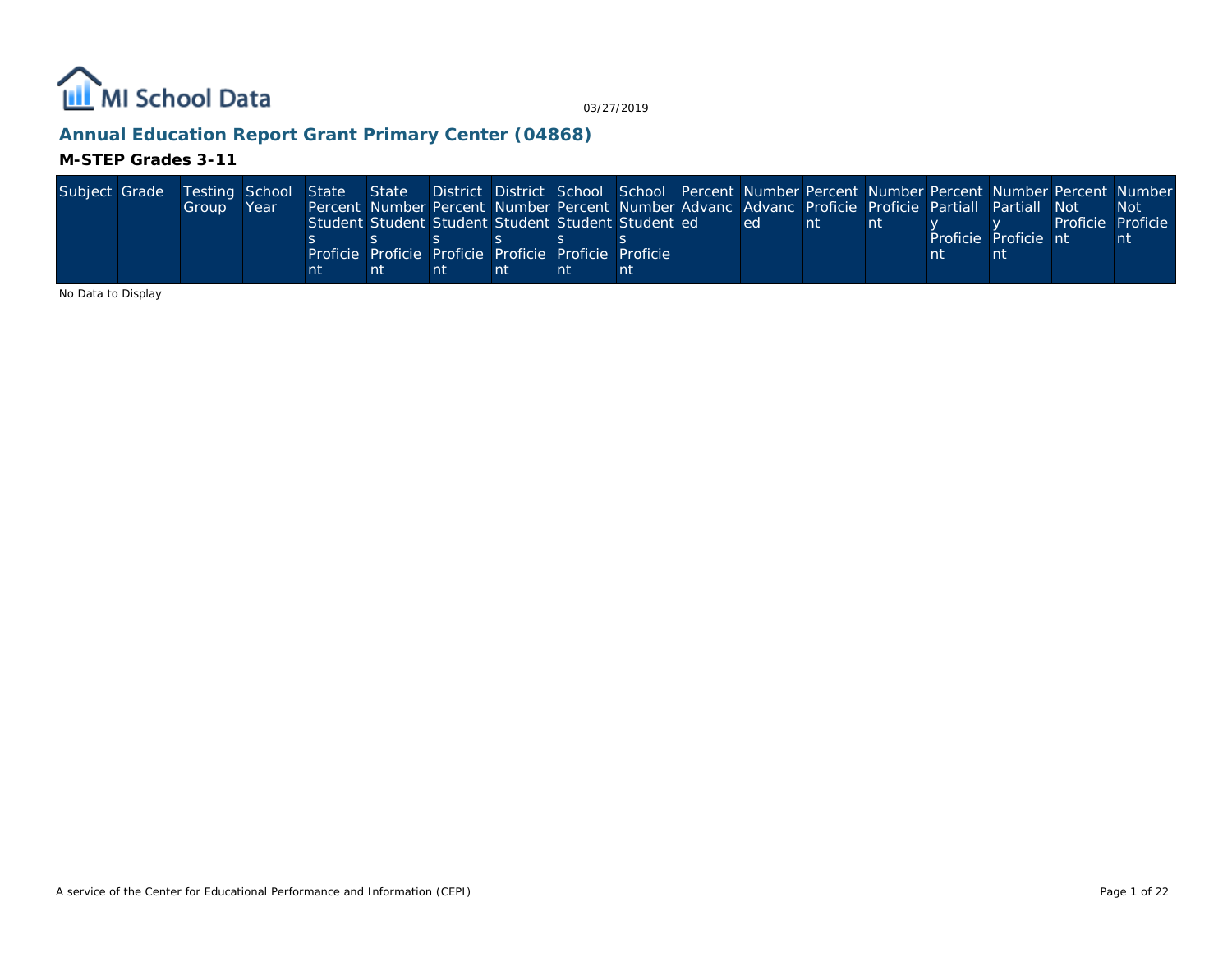

# **Annual Education Report Grant Primary Center (04868)**

#### **SAT**

| Location<br>Name   | School Year | Subject | <b>Student</b><br>Group' | Mean SAT<br>Score | <b>Benchmark</b> | Met or<br>Exceeded | % Met or<br>Exceeded | Did Not Meet % Did Not | Meet | <b>Number</b><br>Assessed |
|--------------------|-------------|---------|--------------------------|-------------------|------------------|--------------------|----------------------|------------------------|------|---------------------------|
| No Dota to Dianlou |             |         |                          |                   |                  |                    |                      |                        |      |                           |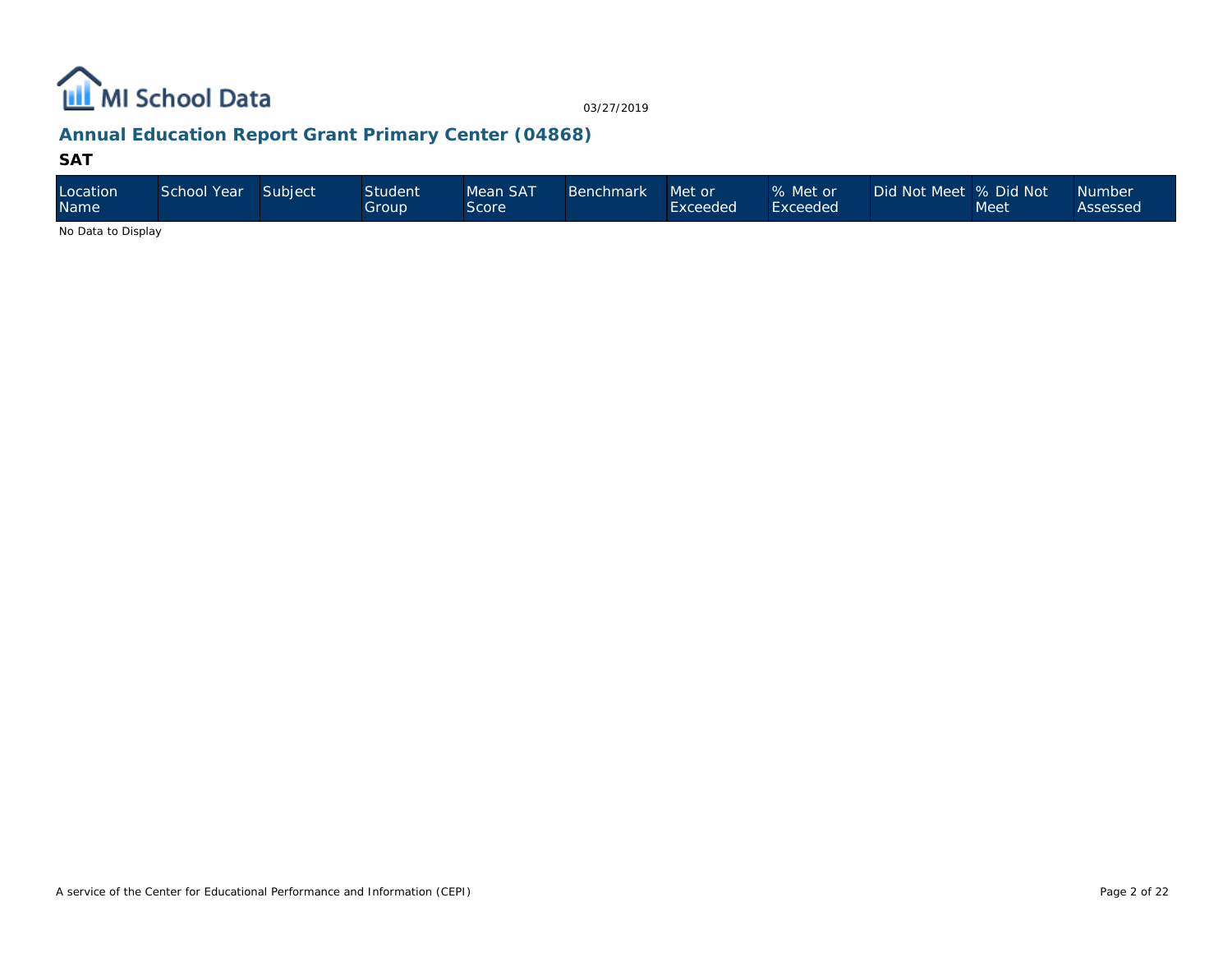

# **Annual Education Report Grant Primary Center (04868)**

**MI-Access Functional Independence**

| Subject | Gradel | Testing Group School Year |  | State Percent<br>Students<br>Proficient | <b>District</b><br>Percent<br>Students <sup>1</sup><br><b>Proficient</b> | School Percent Percent<br>Students<br>Proficient | Surpassed | Percent<br>Attained | Percent<br>Emerging |
|---------|--------|---------------------------|--|-----------------------------------------|--------------------------------------------------------------------------|--------------------------------------------------|-----------|---------------------|---------------------|
|---------|--------|---------------------------|--|-----------------------------------------|--------------------------------------------------------------------------|--------------------------------------------------|-----------|---------------------|---------------------|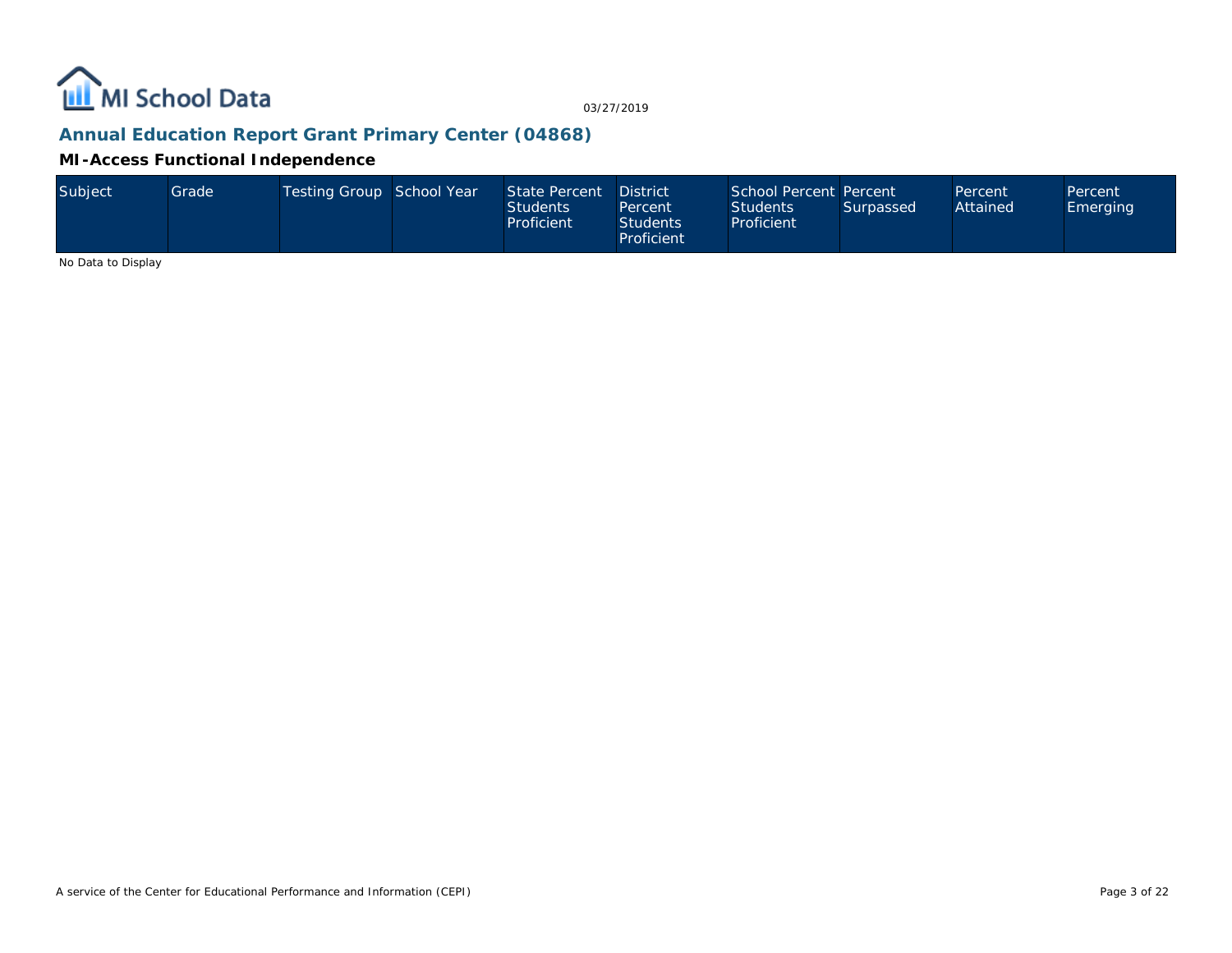

# **Annual Education Report Grant Primary Center (04868)**

**MI-Access Supported Independence**

| Subject | Gradel | Testing Group School Year |  | State Percent<br><b>Students</b><br>Proficient | <b>District</b><br>Percent<br><b>Students</b><br>Proficient | School Percent Percent<br><b>Students</b><br>Proficient | Surpassed | Percent<br>Attained | Percent<br>Emerging |
|---------|--------|---------------------------|--|------------------------------------------------|-------------------------------------------------------------|---------------------------------------------------------|-----------|---------------------|---------------------|
|---------|--------|---------------------------|--|------------------------------------------------|-------------------------------------------------------------|---------------------------------------------------------|-----------|---------------------|---------------------|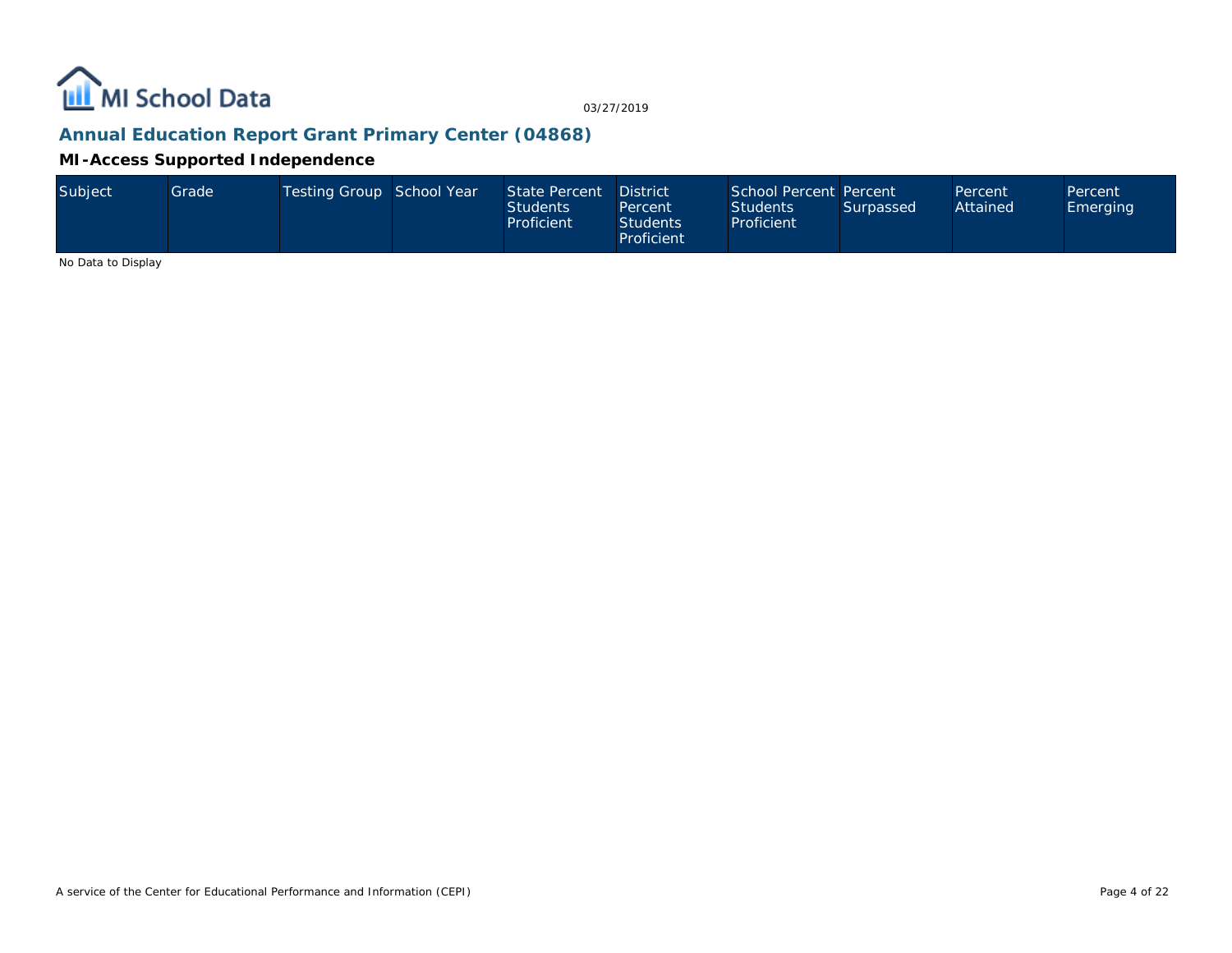

# **Annual Education Report Grant Primary Center (04868)**

**MI-Access Participation**

| Subject | Grade | Testing Group School Year |  | State Percent<br><b>Students</b><br>Proficient | <b>District</b><br>Percent<br>Students<br>Proficient | School Percent Percent<br><b>Students</b><br>Proficient | Surpassed | Percent<br>Attained | Percent<br>Emerging |
|---------|-------|---------------------------|--|------------------------------------------------|------------------------------------------------------|---------------------------------------------------------|-----------|---------------------|---------------------|
|---------|-------|---------------------------|--|------------------------------------------------|------------------------------------------------------|---------------------------------------------------------|-----------|---------------------|---------------------|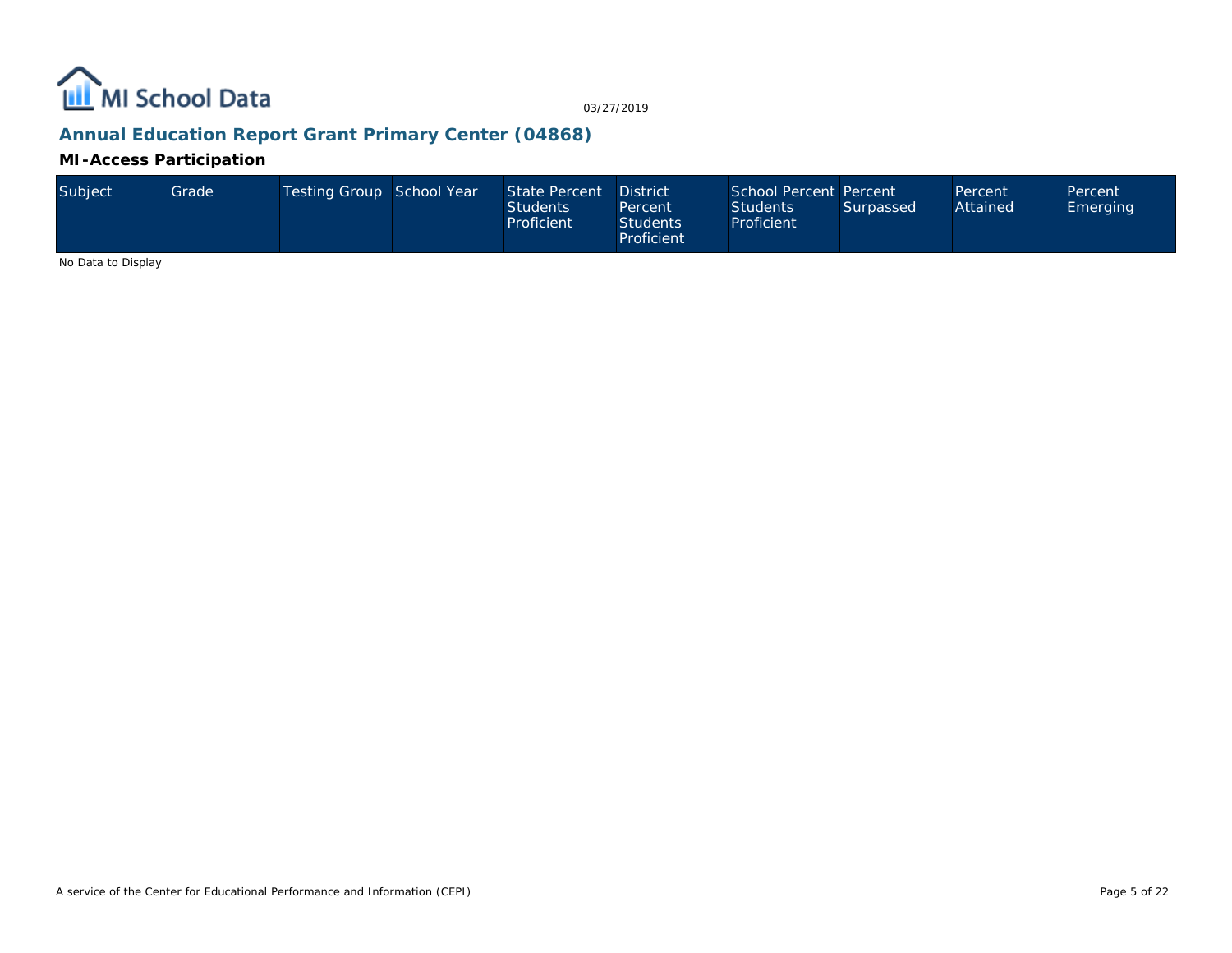

# **Annual Education Report Grant Primary Center (04868)**

#### **MI-Access Students Who Took MI-Access, by Test Type**

| Subject<br>Grade<br>School<br>Testina<br><b>Number</b><br><b>Number</b><br>Percent<br>Tested -<br>Tested -<br>Tested -<br>Group<br>Year<br>M-STEP.<br>Any MI-<br>Any MI-<br>SAT or MI-<br>Access<br><b>Access</b><br>Access | <b>Number</b><br>Percent<br>Tested -<br>Tested -<br><b>Functional Functional Supported Supported Participatio Participatio</b><br>Independe Independe Independe Independe n<br>nce i<br>nce | <b>Number</b><br>Tested -<br>nce | Percent<br>Tested -<br>nce | <b>Number</b><br>Tested - | Percent<br>Tested - |
|-----------------------------------------------------------------------------------------------------------------------------------------------------------------------------------------------------------------------------|---------------------------------------------------------------------------------------------------------------------------------------------------------------------------------------------|----------------------------------|----------------------------|---------------------------|---------------------|
|-----------------------------------------------------------------------------------------------------------------------------------------------------------------------------------------------------------------------------|---------------------------------------------------------------------------------------------------------------------------------------------------------------------------------------------|----------------------------------|----------------------------|---------------------------|---------------------|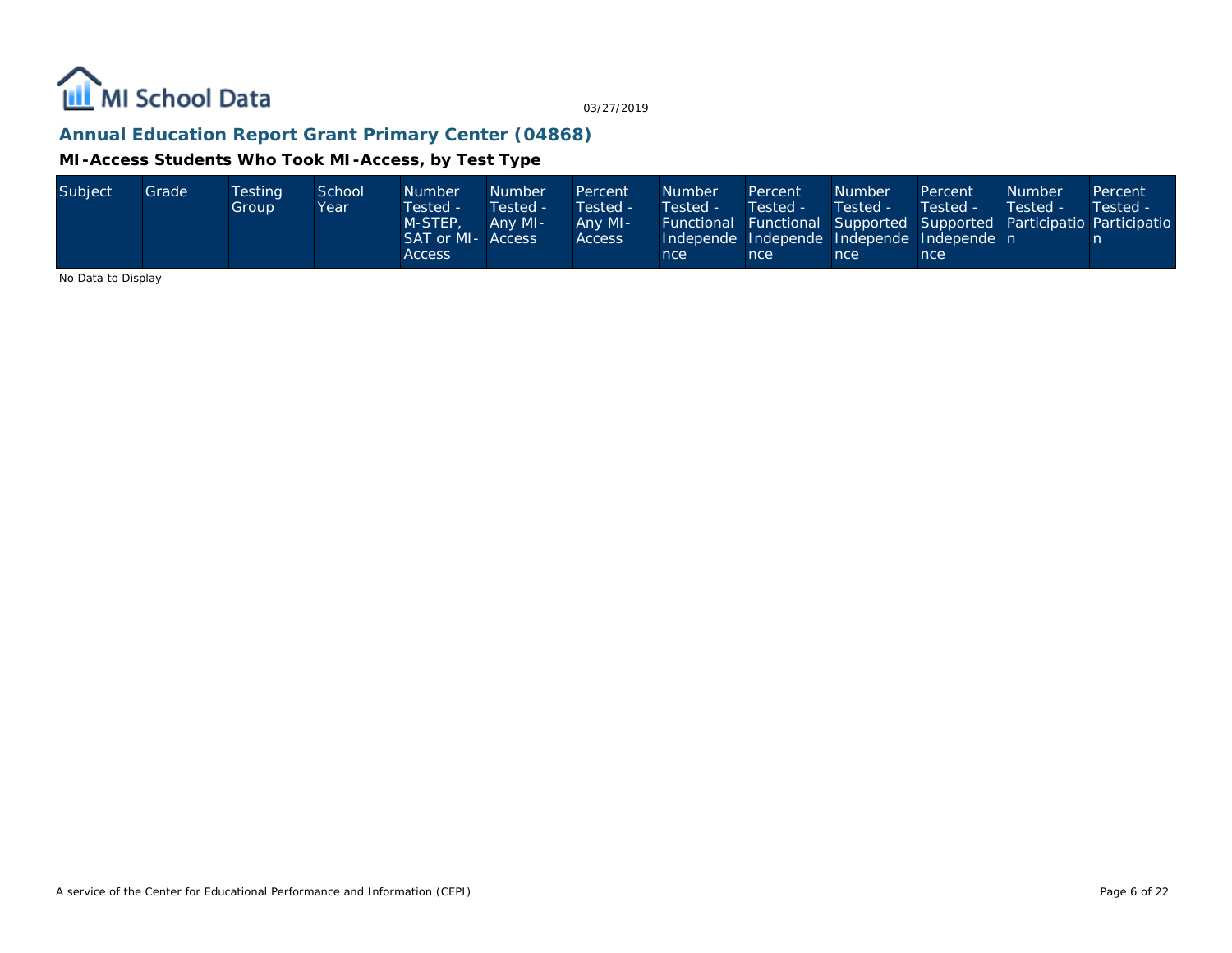

#### **Annual Education Report Grant Primary Center (04868)**

| Testing<br>Group                          | Subject                  | <b>State</b><br><b>Tested</b><br>Total | State Not State<br><b>Tested</b><br>Total | Percent<br>Proficient | <b>District</b><br><b>Tested</b><br>Total | <b>District</b><br><b>Not</b><br><b>Tested</b><br>Total | <b>District</b><br>Percent<br>Proficient | School<br><b>Tested</b><br>Total | School<br><b>Not</b><br><b>Tested</b><br>Total | School<br>Percent<br>Proficient<br>$\star \star$ |
|-------------------------------------------|--------------------------|----------------------------------------|-------------------------------------------|-----------------------|-------------------------------------------|---------------------------------------------------------|------------------------------------------|----------------------------------|------------------------------------------------|--------------------------------------------------|
| All<br><b>Students</b>                    | <b>ELA</b>               | 98.7%                                  | 0.1%                                      | 47.33%                | 98.6%                                     | 0.0%                                                    | N/A                                      | N/A                              | N/A                                            | N/A                                              |
| All<br><b>Students</b>                    | Mathemati<br>CS          | 98.8%                                  | 1.2%                                      | 38.72%                | 98.6%                                     | 1.4%                                                    | N/A                                      | N/A                              | N/A                                            | N/A                                              |
| All<br>Students                           | Science                  | 97.8%                                  | 2.2%                                      | N/A                   | 99.0%                                     | 1.0%                                                    | N/A                                      | N/A                              | N/A                                            | N/A                                              |
| All<br>Students                           | Social<br><b>Studies</b> | 97.7%                                  | 2.3%                                      | 32.57%                | 99.3%                                     | 0.7%                                                    | N/A                                      | N/A                              | N/A                                            | N/A                                              |
| American<br>Indian or<br>Alaska<br>Native | <b>ELA</b>               | 97.8%                                  | 0.0%                                      | 38.17%                | 100.0%                                    | 0.0%                                                    | N/A                                      | N/A                              | N/A                                            | N/A                                              |
| American<br>Indian or<br>Alaska<br>Native | Mathemati<br>CS          | 98.0%                                  | 2.0%                                      | 28.39%                | 100.0%                                    | 0.0%                                                    | N/A                                      | N/A                              | N/A                                            | N/A                                              |
| American<br>Indian or<br>Alaska<br>Native | Science                  | 96.2%                                  | 3.8%                                      | N/A                   | < 10                                      | < 10                                                    | < 10                                     | N/A                              | N/A                                            | N/A                                              |
| American<br>Indian or<br>Alaska<br>Native | Social<br>Studies        | 96.2%                                  | 3.8%                                      | 26.22%                | < 10                                      | < 10                                                    | < 10                                     | N/A                              | N/A                                            | N/A                                              |
| Asian                                     | <b>ELA</b>               | 98.9%                                  | 1.2%                                      | 69.51%                | < 10                                      | < 10                                                    | < 10                                     | N/A                              | N/A                                            | N/A                                              |
| Asian                                     | Mathemati<br>CS          | 99.3%                                  | 0.7%                                      | 69.47%                | < 10                                      | < 10                                                    | < 10                                     | N/A                              | N/A                                            | N/A                                              |
| Asian                                     | Science                  | 99.0%                                  | 1.0%                                      | N/A                   | <10                                       | < 10                                                    | $<10$                                    | N/A                              | N/A                                            | N/A                                              |
| Asian                                     | Social<br><b>Studies</b> | 98.6%                                  | 1.4%                                      | 50.74%                | < 10                                      | < 10                                                    | $<10$                                    | N/A                              | N/A                                            | N/A                                              |
| Black or<br>African<br>American           | <b>ELA</b>               | 97.9%                                  | 0.0%                                      | 23.02%                | < 10                                      | $<10$                                                   | < 10                                     | N/A                              | N/A                                            | N/A                                              |
| Black or<br>African<br>American           | Mathemati<br>CS          | 98.0%                                  | 2.0%                                      | 13.99%                | $<10$                                     | $<10$                                                   | < 10                                     | N/A                              | N/A                                            | N/A                                              |
| Black or<br>African<br>American           | Science                  | 96.1%                                  | 3.9%                                      | N/A                   | $<10$                                     | $<10$                                                   | < 10                                     | N/A                              | N/A                                            | N/A                                              |
| Black or<br>African<br>American           | Social<br>Studies        | 96.0%                                  | 4.0%                                      | 11.40%                | < 10                                      | $<10$                                                   | $<10$                                    | N/A                              | N/A                                            | N/A                                              |
| Hispanic of ELA<br>Any Race               |                          | 98.7%                                  | 0.4%                                      | 35.55%                | 89.8%                                     | 0.0%                                                    | N/A                                      | N/A                              | N/A                                            | N/A                                              |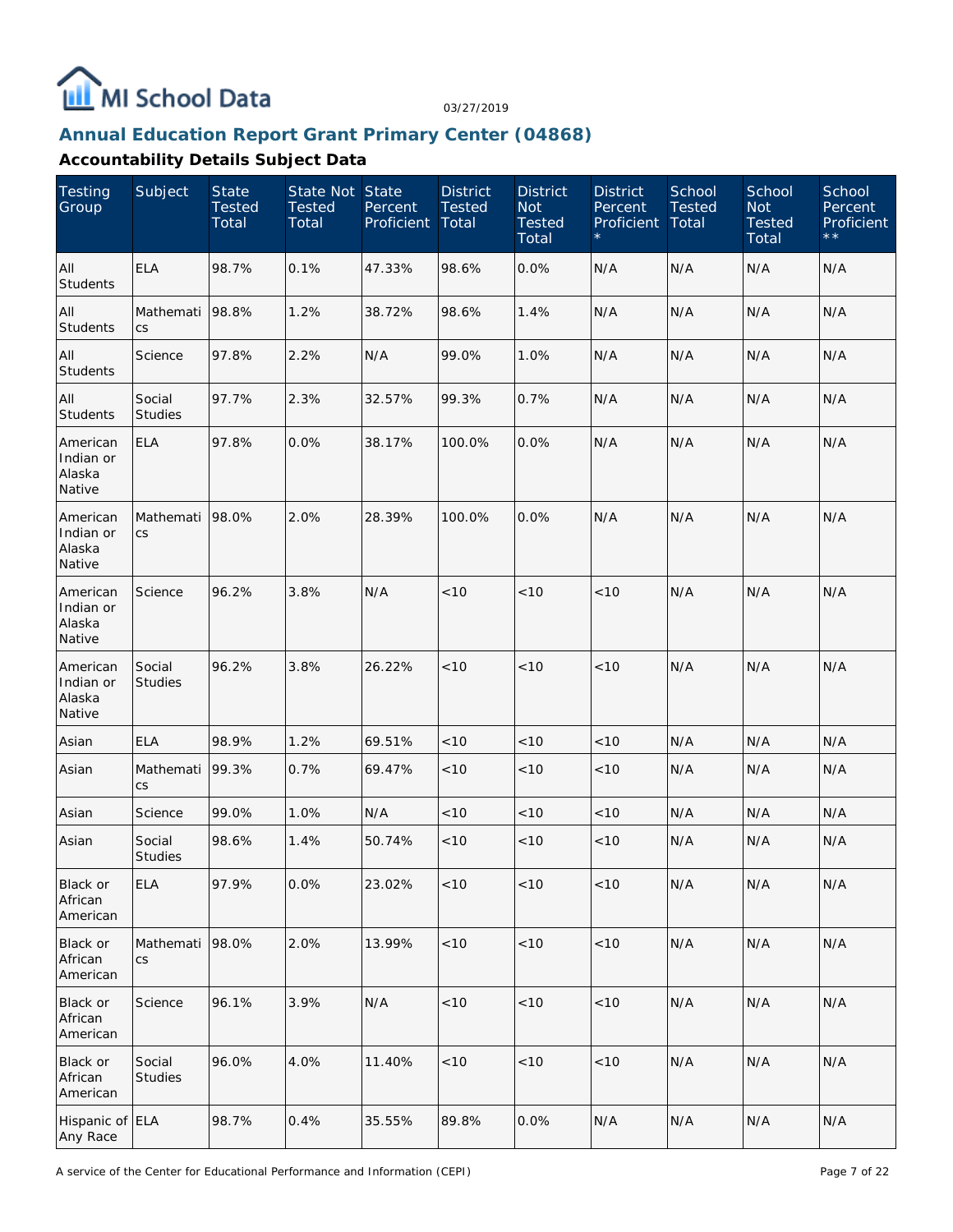

#### **Annual Education Report Grant Primary Center (04868)**

| <b>Testing</b><br>Group                               | Subject                  | <b>State</b><br><b>Tested</b><br>Total | State Not State<br><b>Tested</b><br>Total | Percent<br>Proficient | <b>District</b><br><b>Tested</b><br>Total | <b>District</b><br><b>Not</b><br><b>Tested</b><br>Total | <b>District</b><br>Percent<br>Proficient | School<br><b>Tested</b><br>Total | School<br><b>Not</b><br><b>Tested</b><br>Total | School<br>Percent<br>Proficient<br>$\star\star$ |
|-------------------------------------------------------|--------------------------|----------------------------------------|-------------------------------------------|-----------------------|-------------------------------------------|---------------------------------------------------------|------------------------------------------|----------------------------------|------------------------------------------------|-------------------------------------------------|
| Hispanic of Mathemati<br>Any Race                     | CS                       | 98.8%                                  | 1.2%                                      | 25.34%                | 89.8%                                     | 10.2%                                                   | N/A                                      | N/A                              | N/A                                            | N/A                                             |
| Hispanic of Science<br>Any Race                       |                          | 97.7%                                  | 2.3%                                      | N/A                   | 96.7%                                     | 3.3%                                                    | N/A                                      | N/A                              | N/A                                            | N/A                                             |
| Hispanic of Social<br>Any Race                        | <b>Studies</b>           | 97.5%                                  | 2.5%                                      | 20.88%                | 96.7%                                     | 3.3%                                                    | N/A                                      | N/A                              | N/A                                            | N/A                                             |
| Native<br>Hawaiian<br>or Other<br>Pacific<br>Islander | <b>ELA</b>               | 98.1%                                  | 1.1%                                      | 51.03%                | N/A                                       | N/A                                                     | N/A                                      | N/A                              | N/A                                            | N/A                                             |
| Native<br>Hawaiian<br>or Other<br>Pacific<br>Islander | Mathemati<br>CS          | 97.9%                                  | 2.1%                                      | 38.63%                | N/A                                       | N/A                                                     | N/A                                      | N/A                              | N/A                                            | N/A                                             |
| Native<br>Hawaiian<br>or Other<br>Pacific<br>Islander | Science                  | 96.5%                                  | 3.5%                                      | N/A                   | N/A                                       | N/A                                                     | N/A                                      | N/A                              | N/A                                            | N/A                                             |
| Native<br>Hawaiian<br>or Other<br>Pacific<br>Islander | Social<br><b>Studies</b> | 96.2%                                  | 3.8%                                      | 33.46%                | N/A                                       | N/A                                                     | N/A                                      | N/A                              | N/A                                            | N/A                                             |
| Two or<br>More<br>Races                               | <b>ELA</b>               | 98.7%                                  | 0.0%                                      | 44.35%                | 100.0%                                    | 0.0%                                                    | N/A                                      | N/A                              | N/A                                            | N/A                                             |
| Two or<br>More<br>Races                               | Mathemati<br>CS          | 98.8%                                  | 1.2%                                      | 35.00%                | 100.0%                                    | 0.0%                                                    | N/A                                      | N/A                              | N/A                                            | N/A                                             |
| Two or<br>More<br>Races                               | Science                  | 97.8%                                  | 2.2%                                      | N/A                   | 100.0%                                    | 0.0%                                                    | N/A                                      | N/A                              | N/A                                            | N/A                                             |
| Two or<br>More<br>Races                               | Social<br>Studies        | 97.7%                                  | 2.3%                                      | 28.54%                | 100.0%                                    | 0.0%                                                    | N/A                                      | N/A                              | N/A                                            | N/A                                             |
| White                                                 | <b>ELA</b>               | 98.9%                                  | 0.1%                                      | 53.90%                | 99.9%                                     | 0.0%                                                    | N/A                                      | N/A                              | N/A                                            | N/A                                             |
| White                                                 | Mathemati<br>CS          | 99.0%                                  | 1.0%                                      | 45.19%                | 99.9%                                     | 0.1%                                                    | N/A                                      | N/A                              | N/A                                            | N/A                                             |
| White                                                 | Science                  | 98.2%                                  | 1.8%                                      | N/A                   | 99.4%                                     | 0.6%                                                    | N/A                                      | N/A                              | N/A                                            | N/A                                             |
| White                                                 | Social<br><b>Studies</b> | 98.1%                                  | 1.9%                                      | 38.15%                | 99.7%                                     | 0.3%                                                    | N/A                                      | N/A                              | N/A                                            | N/A                                             |
| Female                                                | <b>ELA</b>               | 98.8%                                  | 0.1%                                      | 51.36%                | 99.4%                                     | 0.0%                                                    | N/A                                      | N/A                              | N/A                                            | N/A                                             |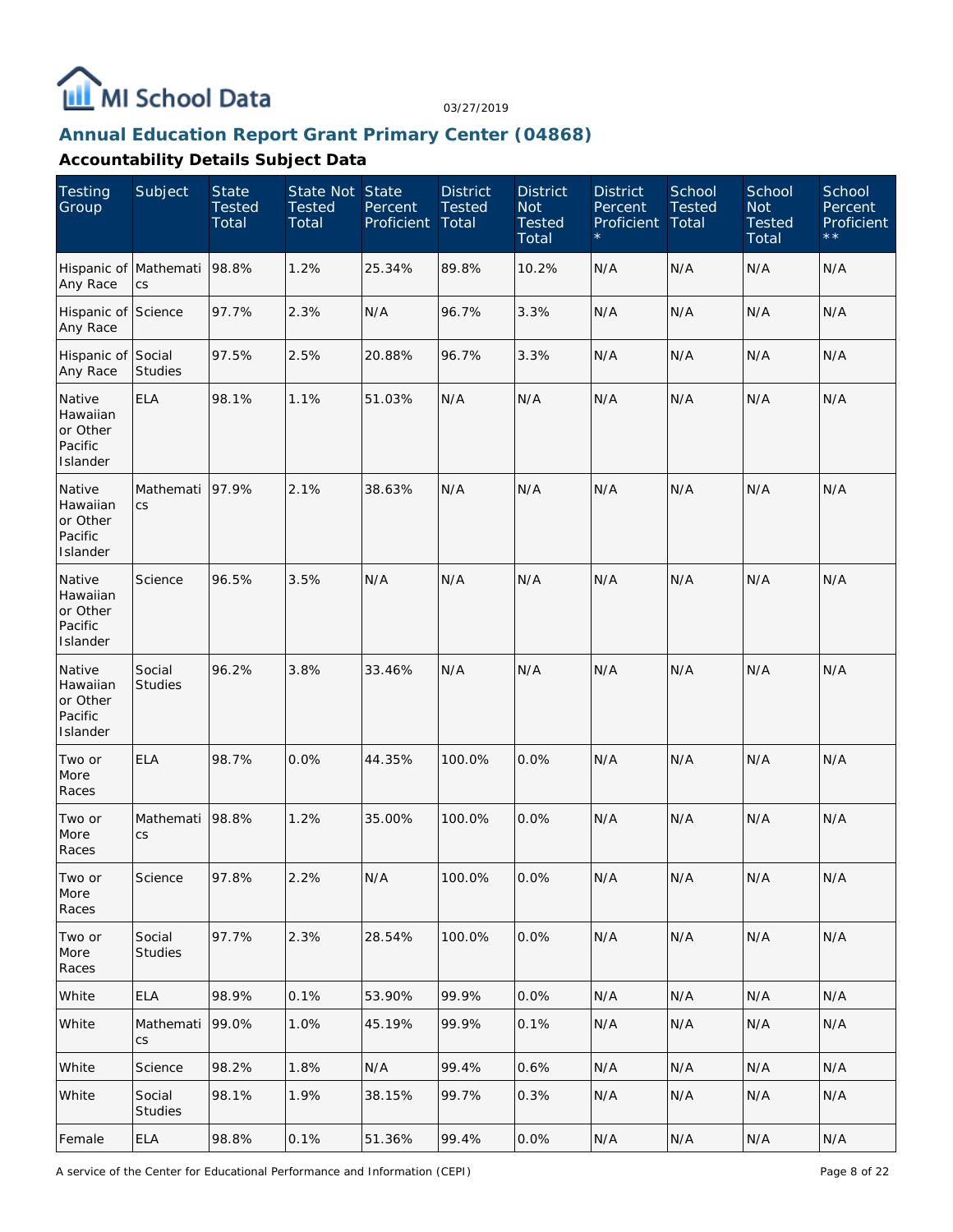

#### **Annual Education Report Grant Primary Center (04868)**

| Testing<br>Group                              | Subject                            | <b>State</b><br><b>Tested</b><br>Total | State Not State<br><b>Tested</b><br>Total | Percent<br>Proficient | <b>District</b><br><b>Tested</b><br>Total | <b>District</b><br><b>Not</b><br><b>Tested</b><br>Total | <b>District</b><br>Percent<br>Proficient | School<br><b>Tested</b><br>Total | School<br><b>Not</b><br><b>Tested</b><br>Total | School<br>Percent<br>Proficient<br>$\star \star$ |
|-----------------------------------------------|------------------------------------|----------------------------------------|-------------------------------------------|-----------------------|-------------------------------------------|---------------------------------------------------------|------------------------------------------|----------------------------------|------------------------------------------------|--------------------------------------------------|
| Female                                        | Mathemati<br>CS                    | 98.9%                                  | 1.1%                                      | 37.11%                | 99.4%                                     | 0.6%                                                    | N/A                                      | N/A                              | N/A                                            | N/A                                              |
| Female                                        | Science                            | 98.0%                                  | 2.0%                                      | N/A                   | 99.0%                                     | 1.0%                                                    | N/A                                      | N/A                              | N/A                                            | N/A                                              |
| Female                                        | Social<br><b>Studies</b>           | 97.9%                                  | 2.1%                                      | 29.94%                | 99.5%                                     | 0.5%                                                    | N/A                                      | N/A                              | N/A                                            | N/A                                              |
| Male                                          | <b>ELA</b>                         | 98.6%                                  | 0.1%                                      | 43.47%                | 97.9%                                     | 0.0%                                                    | N/A                                      | N/A                              | N/A                                            | N/A                                              |
| Male                                          | Mathemati<br>CS                    | 98.7%                                  | 1.3%                                      | 40.26%                | 97.9%                                     | 2.1%                                                    | N/A                                      | N/A                              | N/A                                            | N/A                                              |
| Male                                          | Science                            | 97.7%                                  | 2.3%                                      | N/A                   | 99.1%                                     | 0.9%                                                    | N/A                                      | N/A                              | N/A                                            | N/A                                              |
| Male                                          | Social<br><b>Studies</b>           | 97.5%                                  | 2.5%                                      | 35.10%                | 99.1%                                     | 0.9%                                                    | N/A                                      | N/A                              | N/A                                            | N/A                                              |
| Economical ELA<br>Iу<br>Disadvanta<br>ged     |                                    | 98.3%                                  | 0.1%                                      | 32.40%                | 99.8%                                     | 0.0%                                                    | N/A                                      | N/A                              | N/A                                            | N/A                                              |
| Iу<br>Disadvanta<br>ged                       | Economical Mathemati   98.4%<br>CS |                                        | 1.6%                                      | 23.76%                | 99.8%                                     | 0.2%                                                    | N/A                                      | N/A                              | N/A                                            | N/A                                              |
| Economical Science<br>Iу<br>Disadvanta<br>ged |                                    | 96.9%                                  | 3.1%                                      | N/A                   | 100.0%                                    | 0.0%                                                    | N/A                                      | N/A                              | N/A                                            | N/A                                              |
| Economical Social<br>Iу<br>Disadvanta<br>ged  | <b>Studies</b>                     | 96.8%                                  | 3.2%                                      | 18.67%                | 100.0%                                    | 0.0%                                                    | N/A                                      | N/A                              | N/A                                            | N/A                                              |
| English<br>Learners                           | <b>ELA</b>                         | 98.4%                                  | 1.8%                                      | 23.27%                | 100.0%                                    | 0.0%                                                    | N/A                                      | N/A                              | N/A                                            | N/A                                              |
| English<br>Learners                           | Mathemati 98.9%<br>CS              |                                        | 1.1%                                      | 23.08%                | 100.0%                                    | 0.0%                                                    | N/A                                      | N/A                              | $\mathsf{N}/\mathsf{A}$                        | N/A                                              |
| English<br>Learners                           | Science                            | 98.1%                                  | 1.9%                                      | N/A                   | 100.0%                                    | 0.0%                                                    | N/A                                      | N/A                              | N/A                                            | N/A                                              |
| English<br>Learners                           | Social<br><b>Studies</b>           | 97.7%                                  | 2.3%                                      | 7.02%                 | 100.0%                                    | 0.0%                                                    | N/A                                      | N/A                              | N/A                                            | N/A                                              |
| Migrant                                       | ELA                                | 98.1%                                  | 0.8%                                      | 17.96%                | 100.0%                                    | 0.0%                                                    | N/A                                      | N/A                              | N/A                                            | N/A                                              |
| Migrant                                       | Mathemati<br>CS                    | 97.8%                                  | 2.2%                                      | 14.81%                | 100.0%                                    | 0.0%                                                    | N/A                                      | N/A                              | N/A                                            | N/A                                              |
| Migrant                                       | Science                            | 95.5%                                  | 4.5%                                      | N/A                   | <10                                       | $<10$                                                   | <10                                      | N/A                              | N/A                                            | N/A                                              |
| Migrant                                       | Social<br>Studies                  | 94.4%                                  | 5.6%                                      | 10.70%                | < 10                                      | $<\!10$                                                 | < 10                                     | N/A                              | N/A                                            | N/A                                              |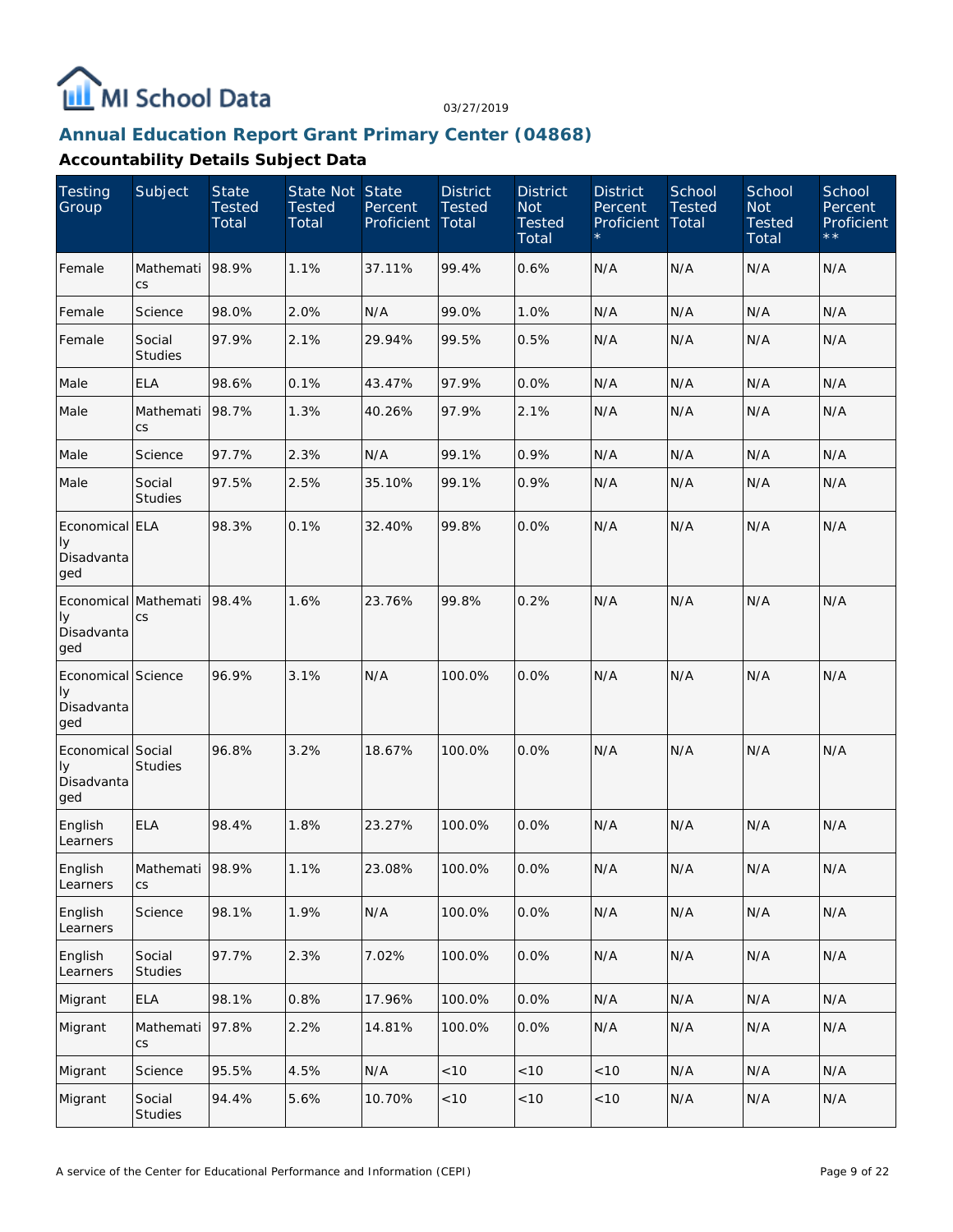

#### **Annual Education Report Grant Primary Center (04868)**

| <b>Testing</b><br>Group                        | Subject                  | <b>State</b><br><b>Tested</b><br>Total | State Not<br><b>Tested</b><br>Total | <b>State</b><br>Percent<br><b>Proficient</b> | <b>District</b><br><b>Tested</b><br>Total | <b>District</b><br><b>Not</b><br><b>Tested</b><br>Total | <b>District</b><br>Percent<br>Proficient | School<br><b>Tested</b><br>Total | School<br><b>Not</b><br><b>Tested</b><br>Total | School<br>Percent<br>Proficient |
|------------------------------------------------|--------------------------|----------------------------------------|-------------------------------------|----------------------------------------------|-------------------------------------------|---------------------------------------------------------|------------------------------------------|----------------------------------|------------------------------------------------|---------------------------------|
| <b>Students</b><br>With<br><b>Disabilities</b> | <b>ELA</b>               | 97.4%                                  | 0.0%                                | 24.46%                                       | 100.0%                                    | 0.0%                                                    | N/A                                      | N/A                              | N/A                                            | N/A                             |
| Students<br>With<br><b>Disabilities</b>        | Mathemati<br>CS          | 97.9%                                  | 2.1%                                | 19.21%                                       | 100.0%                                    | 0.0%                                                    | N/A                                      | N/A                              | N/A                                            | N/A                             |
| <b>Students</b><br>With<br><b>Disabilities</b> | Science                  | 94.6%                                  | 5.4%                                | N/A                                          | 100.0%                                    | 0.0%                                                    | N/A                                      | N/A                              | N/A                                            | N/A                             |
| Students<br>With<br><b>Disabilities</b>        | Social<br><b>Studies</b> | 94.4%                                  | 5.6%                                | 12.66%                                       | 100.0%                                    | 0.0%                                                    | N/A                                      | N/A                              | N/A                                            | N/A                             |
| Homeless                                       | <b>ELA</b>               | 95.9%                                  | 0.3%                                | 25.16%                                       | 100.0%                                    | 0.0%                                                    | N/A                                      | N/A                              | N/A                                            | N/A                             |
| Homeless                                       | Mathemati<br><b>CS</b>   | 96.2%                                  | 3.8%                                | 17.34%                                       | 100.0%                                    | 0.0%                                                    | N/A                                      | N/A                              | N/A                                            | N/A                             |
| Homeless                                       | Science                  | 93.2%                                  | 6.8%                                | N/A                                          | 100.0%                                    | 0.0%                                                    | N/A                                      | N/A                              | N/A                                            | N/A                             |
| Homeless                                       | Social<br><b>Studies</b> | 93.2%                                  | 6.8%                                | 13.58%                                       | 100.0%                                    | 0.0%                                                    | N/A                                      | N/A                              | N/A                                            | N/A                             |
| Foster<br>Care                                 | <b>ELA</b>               | 94.4%                                  | 0.0%                                | 25.58%                                       | < 10                                      | < 10                                                    | < 10                                     | N/A                              | N/A                                            | N/A                             |
| Foster<br>Care                                 | Mathemati<br><b>CS</b>   | 94.6%                                  | 5.4%                                | 17.49%                                       | < 10                                      | < 10                                                    | < 10                                     | N/A                              | N/A                                            | N/A                             |
| Foster<br>Care                                 | Science                  | 90.2%                                  | 9.8%                                | N/A                                          | < 10                                      | < 10                                                    | < 10                                     | N/A                              | N/A                                            | N/A                             |
| Foster<br>Care                                 | Social<br><b>Studies</b> | 90.0%                                  | 10.0%                               | 11.94%                                       | < 10                                      | < 10                                                    | < 10                                     | N/A                              | N/A                                            | N/A                             |
| Military<br>Connected                          | <b>ELA</b>               | 98.0%                                  | 0.0%                                | 55.30%                                       | N/A                                       | N/A                                                     | N/A                                      | N/A                              | N/A                                            | N/A                             |
| Military<br>Connected                          | Mathemati<br>CS          | 98.4%                                  | 1.6%                                | 43.23%                                       | N/A                                       | N/A                                                     | N/A                                      | N/A                              | N/A                                            | N/A                             |
| Military<br>Connected                          | Science                  | 97.4%                                  | 2.6%                                | N/A                                          | N/A                                       | N/A                                                     | N/A                                      | N/A                              | N/A                                            | N/A                             |
| Military<br>Connected                          | Social<br><b>Studies</b> | 96.3%                                  | 3.7%                                | 36.16%                                       | N/A                                       | N/A                                                     | N/A                                      | N/A                              | N/A                                            | N/A                             |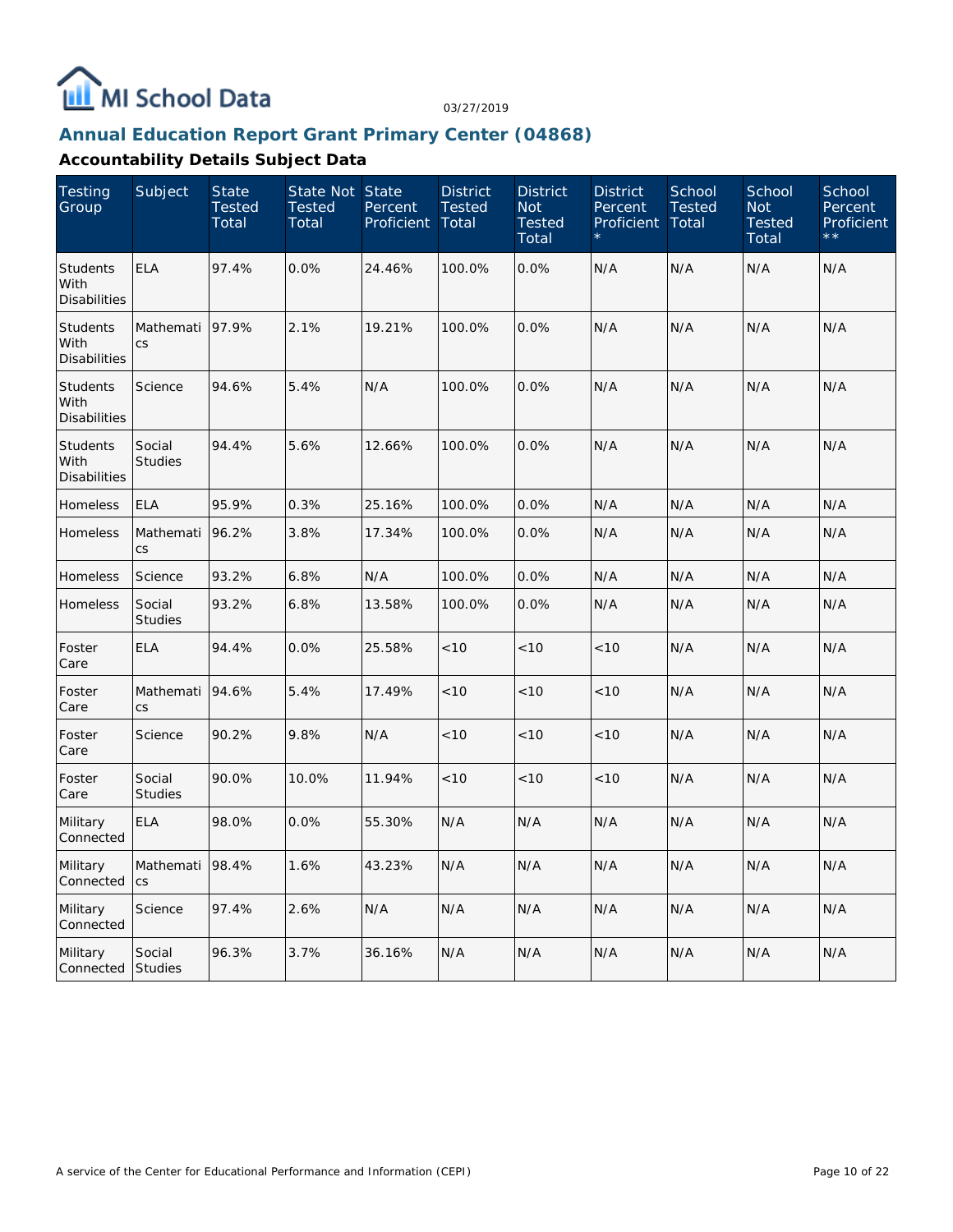

#### **Annual Education Report Grant Primary Center (04868)**

**High School Graduation: Four-Year Adjusted Cohort Rate**

| <b>Student Group</b> | <b>Baseline Data</b> | Most Recent<br><b>Results</b> | Interim Objective Interim Objective Long-Term Target |  |
|----------------------|----------------------|-------------------------------|------------------------------------------------------|--|
| .                    |                      |                               |                                                      |  |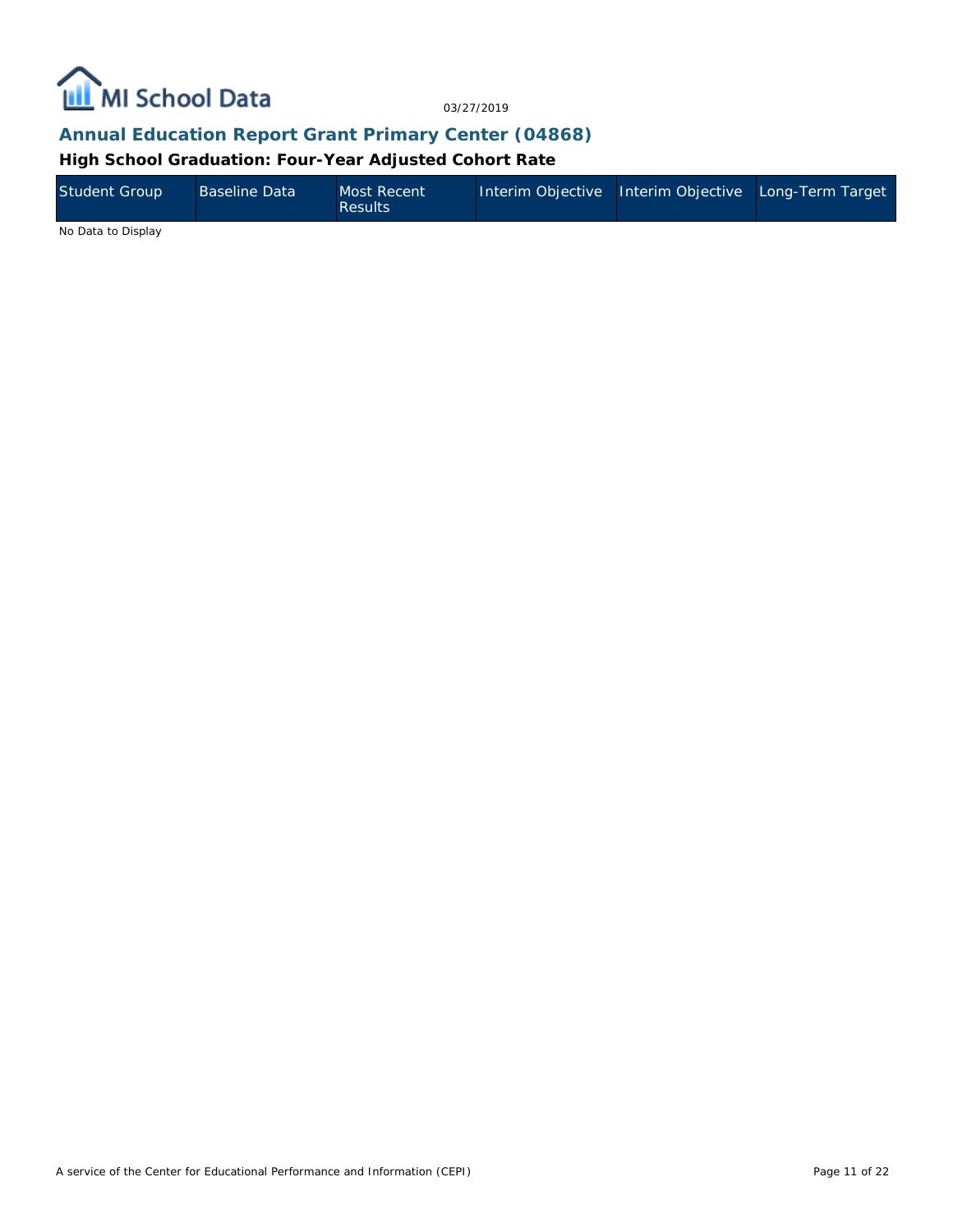

## **Annual Education Report Grant Primary Center (04868)**

**Percentage of English Learners Making Progress in Achieving English Language Proficiency**

| <b>Student Group</b>    | Baseline Data | Most Recent    | Interim Objective | Interim Objective | Long-Term Target |
|-------------------------|---------------|----------------|-------------------|-------------------|------------------|
|                         | (2016)        | Results (2018) | (2020)            | (2022)            | (2025)           |
| <b>English Learners</b> | 46.41%        | 47.06%         | 49.27%            | 50.69%            | 52.12%           |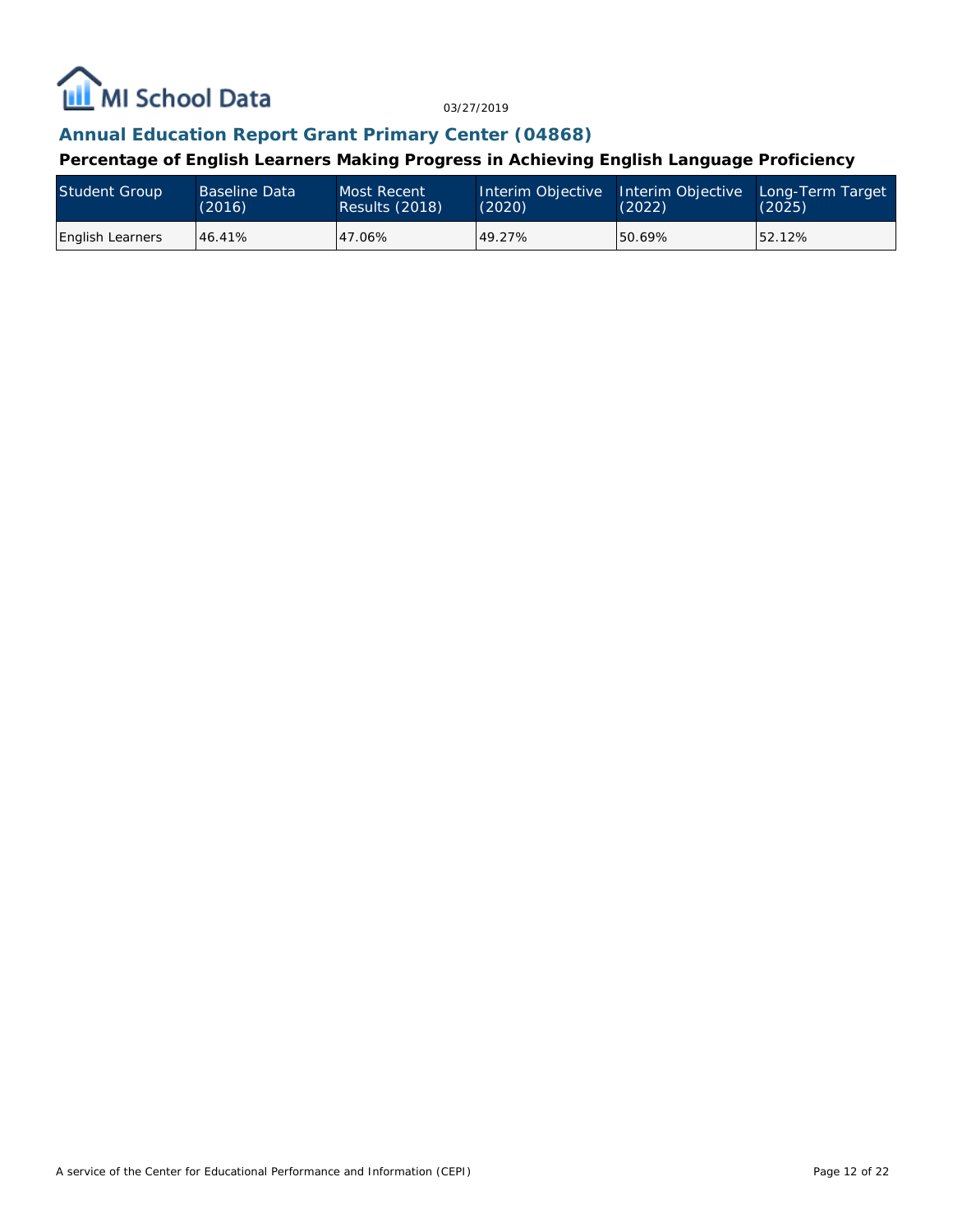

## **Annual Education Report Grant Primary Center (04868)**

#### **Accountability Details Attendance Data**

| <b>Student Group</b> | <b>Statewide</b> | <b>District</b> | School |
|----------------------|------------------|-----------------|--------|
| <b>All Students</b>  | 80.08%           | N/A             | 77.53% |

*\* All data based on students enrolled for a full academic year.*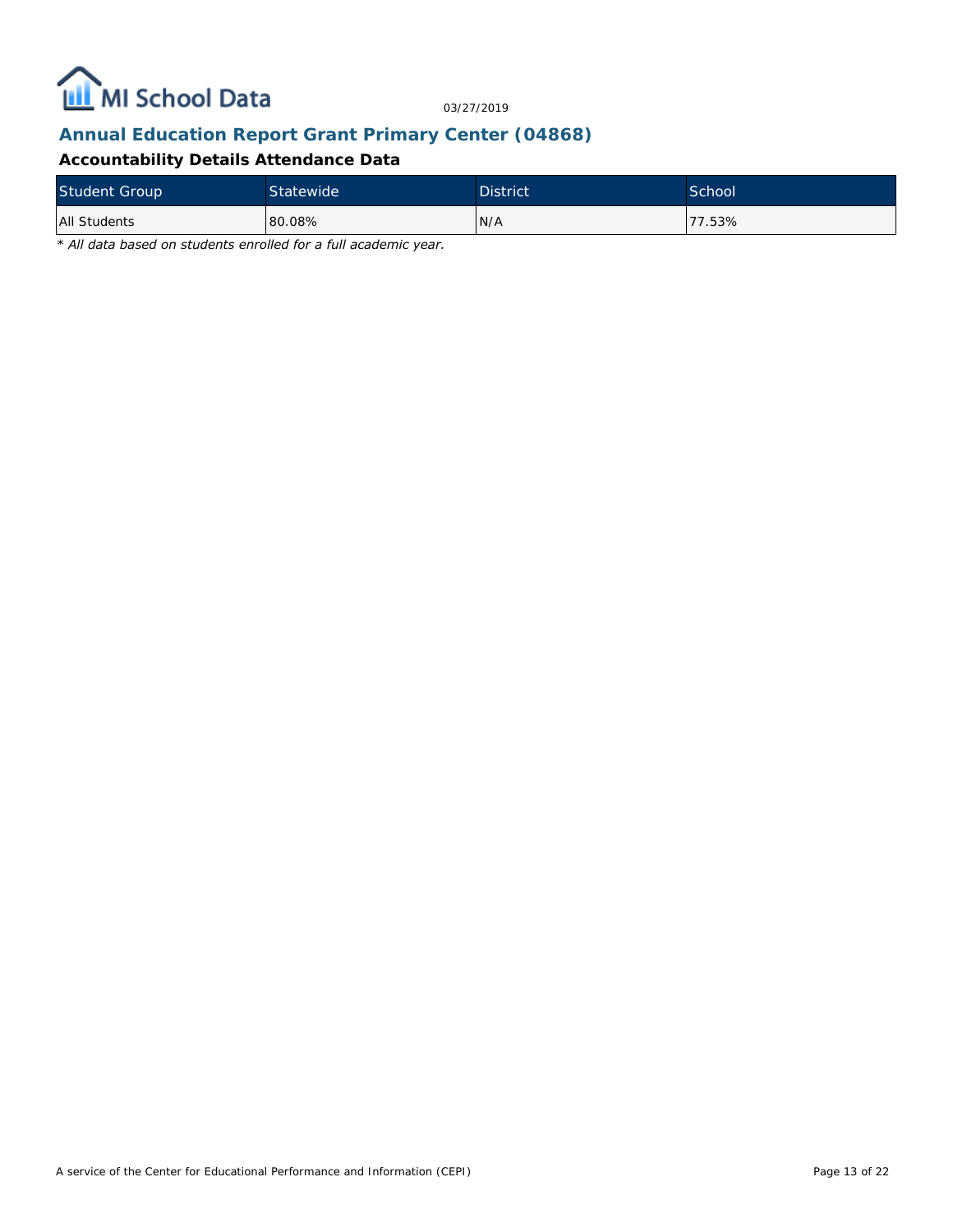

# **Annual Education Report Grant Primary Center (04868)**

**Academic Proficiency**

| Student Group | Student Group' | Baseline Data (2016) Most Recent Results Interim Objective | (2018) | (2020) | Interim Objective<br>(2022) | Long-Term Target<br>$(2025)$ <sup>1</sup> |
|---------------|----------------|------------------------------------------------------------|--------|--------|-----------------------------|-------------------------------------------|
| .             |                |                                                            |        |        |                             |                                           |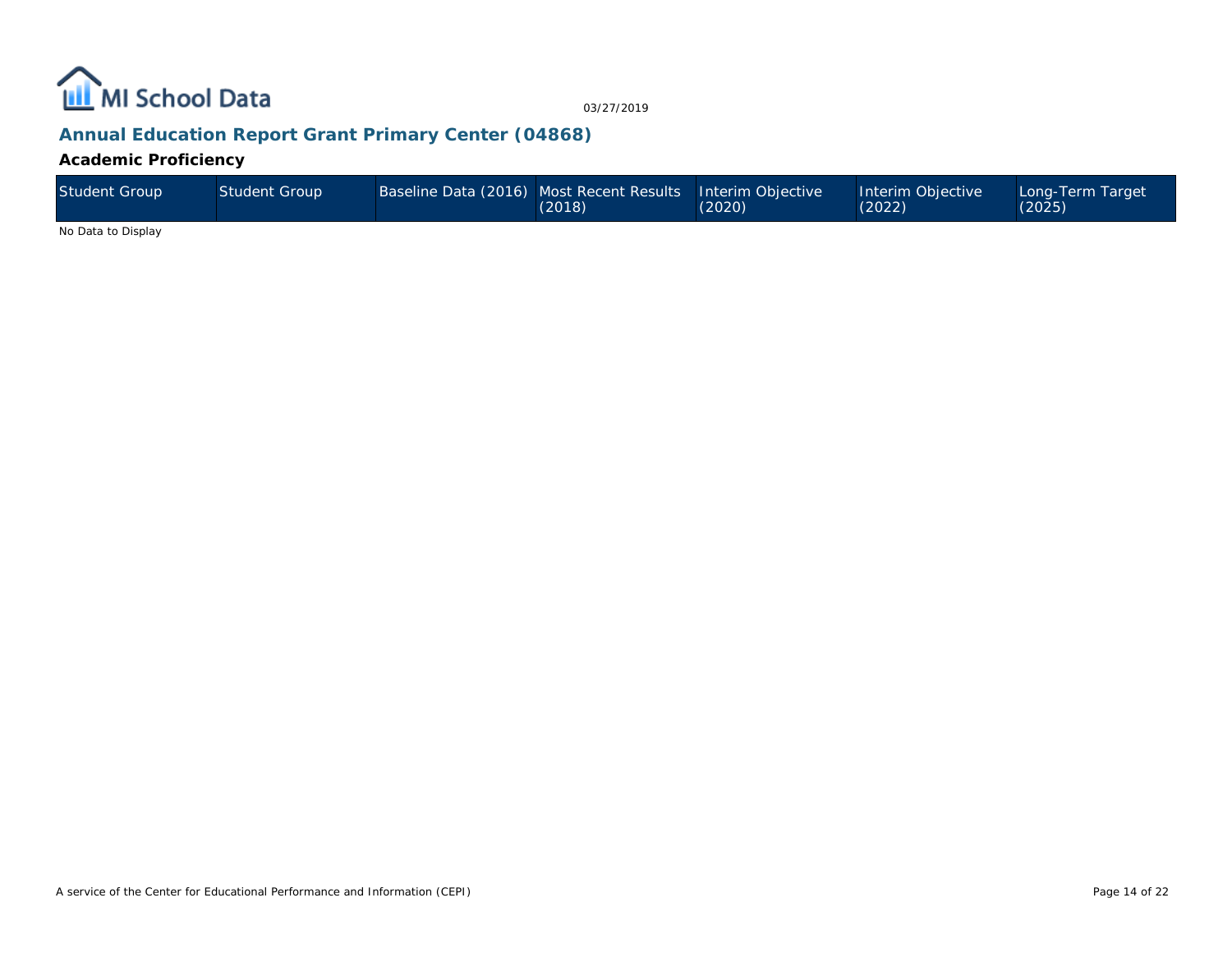

# **Annual Education Report Grant Primary Center (04868)**

#### **Accountability Index Data**

| School Name Proficiency      | Growth<br>Index Value Index Value | Graduation<br>Rate Index<br>Value | <b>EL Progress</b> School<br>Index Value Cuality/Stud Participation Participation Value | lent Success Hndex Value Hndex Value<br>Index Value | General | EL     |       | Overall Index Accountabilit Reason for<br>v Status | <b>Identification</b> |
|------------------------------|-----------------------------------|-----------------------------------|-----------------------------------------------------------------------------------------|-----------------------------------------------------|---------|--------|-------|----------------------------------------------------|-----------------------|
| Grant Primary N/A<br> Center | IN/A                              | IN/A                              | IN/A                                                                                    | 70.06                                               | N/A     | 100.00 | 72.06 | IN/A                                               | IN/A                  |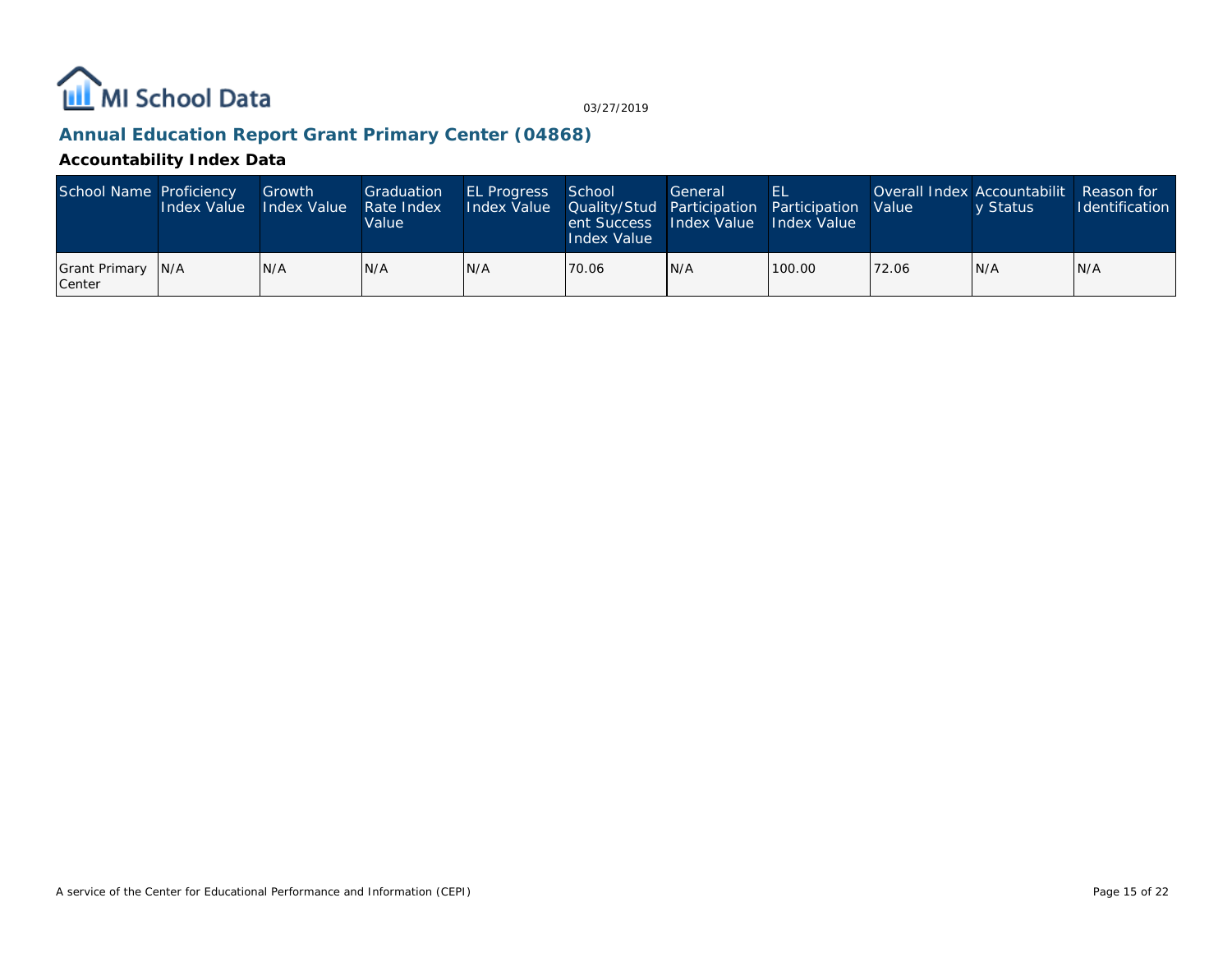

## **Annual Education Report Grant Primary Center (04868)**

#### **Professional Qualifications of All Public Elementary and Secondary School Teachers**

|                                 | Other | B.A.                     | M.A.   | <b>P.H.D.</b> |
|---------------------------------|-------|--------------------------|--------|---------------|
| Grant Primary Center<br>(04868) | 10    | $\overline{\phantom{0}}$ | $\sim$ |               |

*Professional Qualifications are defined by the State and may include information such as the degrees of public school teachers (e.g., percentage of teachers with Bachelors Degrees or Masters Degrees) or the percentage of fully certified teachers*

#### **Inexperienced Teachers**

|                                         | <b>Total Number Number</b><br>of Staffing<br>Group |      | Percent<br>Inexperience Inexperience Poverty | Count High-<br>Schools | Percent High- Count Low-<br>Poverty<br><b>Schools</b> | Poverty<br><b>Schools</b> | <b>Percent Low-</b><br>Poverty<br>Schools |
|-----------------------------------------|----------------------------------------------------|------|----------------------------------------------|------------------------|-------------------------------------------------------|---------------------------|-------------------------------------------|
| Grant Primary   15.00<br>Center (04868) |                                                    | 2.00 | 13.3%                                        | N/A                    | N/A                                                   | IN/A                      | IN/A                                      |

#### **Inexperienced Principals and Other School Leaders**

|                                 | <b>Total Number Number</b><br>of Staffing<br>Group |      | Percent<br>Inexperience Inexperience Poverty | Count High-<br><b>Schools</b> | Percent High- Count Low-<br>Poverty<br><b>Schools</b> | Poverty<br><b>Schools</b> | Percent Low-<br>Poverty<br><b>Schools</b> |
|---------------------------------|----------------------------------------------------|------|----------------------------------------------|-------------------------------|-------------------------------------------------------|---------------------------|-------------------------------------------|
| Grant Primary<br>Center (04868) | 0.50                                               | 0.00 | $0.0\%$                                      | N/A                           | N/A                                                   | N/A                       | IN/A                                      |

#### **Teacher Emergency or Provisional Credentials**

|                                         | of Teachers | Provisional<br><b>Credentials</b> | Total Number Number with Percent with Count High-<br>Emergency or Emergency or Poverty<br>Provisional<br><b>Credentials</b> | Schools | Percent High- Count Low-<br>Poverty<br><b>Schools</b> | Poverty<br><b>Schools</b> | Percent Low-<br>Poverty<br><b>Schools</b> |
|-----------------------------------------|-------------|-----------------------------------|-----------------------------------------------------------------------------------------------------------------------------|---------|-------------------------------------------------------|---------------------------|-------------------------------------------|
| Grant Primary   15.00<br>Center (04868) |             | 0.00                              | $0.0\%$                                                                                                                     | IN/A    | N/A                                                   | N/A                       | N/A                                       |

#### **Out-of-Field Teachers**

|                                         | Total Number Number of<br>of Teachers | Out-of-Field<br><b>Teachers</b> | Percent of<br>Out-of-Field<br>Teachers | Count High-<br>Poverty<br><b>Schools</b> | Percent High- Count Low-<br>Poverty<br>Schools | Poverty,<br><b>Schools</b> | <b>Percent Low-</b><br>Poverty<br>Schools |
|-----------------------------------------|---------------------------------------|---------------------------------|----------------------------------------|------------------------------------------|------------------------------------------------|----------------------------|-------------------------------------------|
| Grant Primary   15.00<br>Center (04868) |                                       | 2.00                            | 13.3%                                  | N/A                                      | N/A                                            | IN/A                       | IN/A                                      |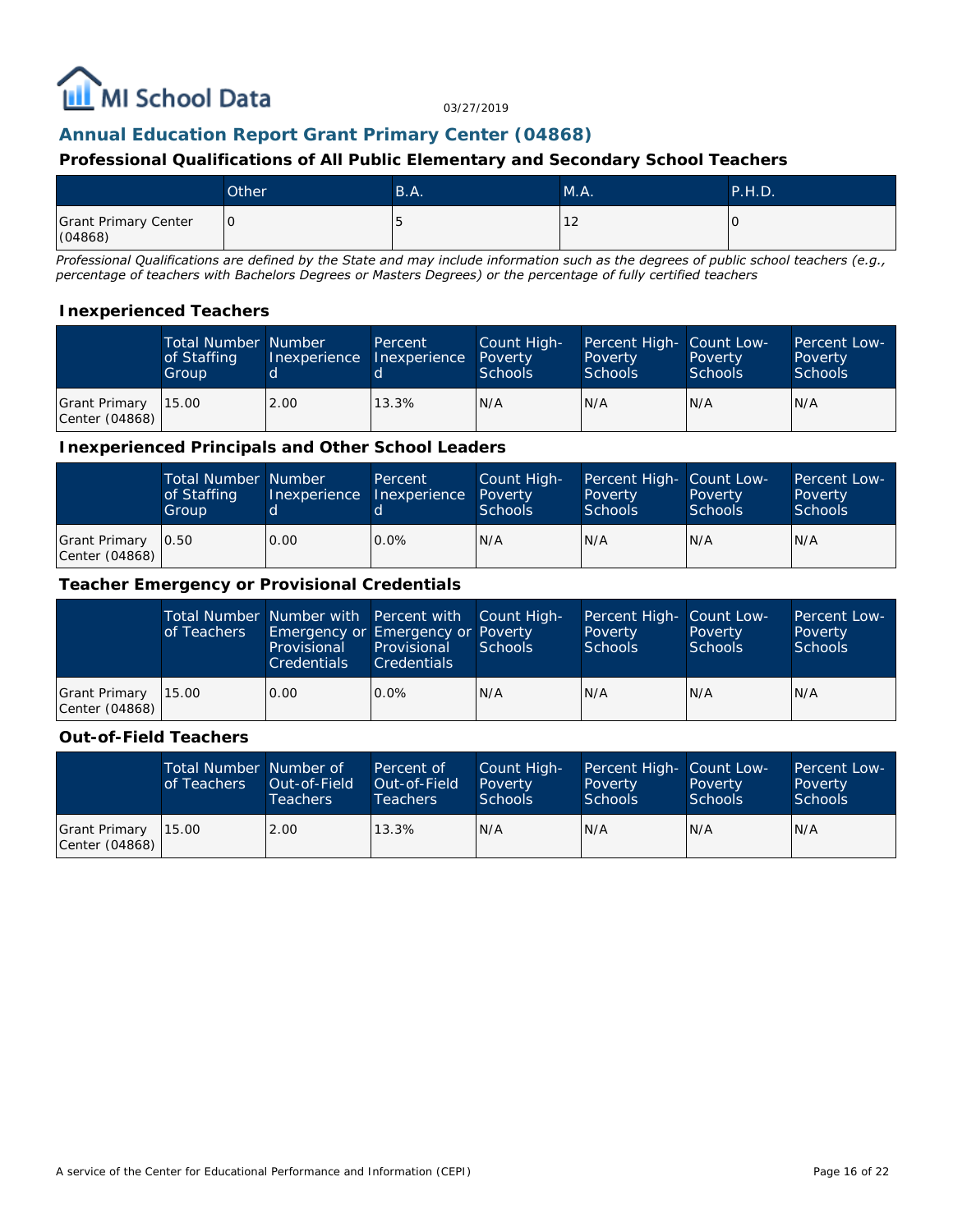

#### **Annual Education Report Grant Primary Center (04868)**

**LEA School Improvement Fund Recipients**

| District Name      | School Name | Type of School | <b>Funds Received</b> | Strategies<br>Implemented |
|--------------------|-------------|----------------|-----------------------|---------------------------|
| No Data to Display |             |                |                       |                           |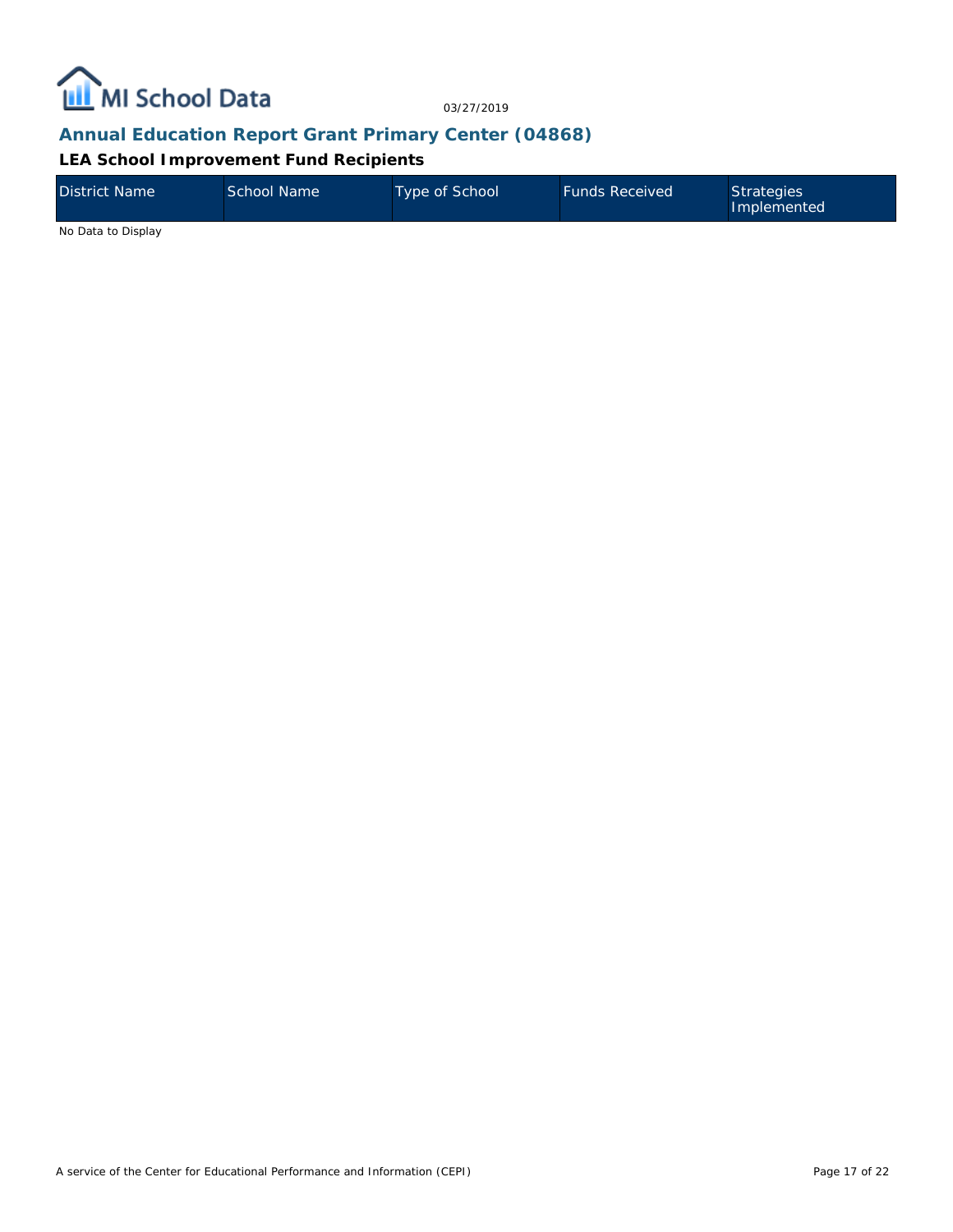

### **Annual Education Report Grant Primary Center (04868)**

#### **NAEP Grade 4 Math**

|                                                                                                                                                                                                    | Percent of<br><b>Students</b>                           | Percent below<br><b>Basic</b>                         | Percent Basic                                          | Percent Proficient                                    | Percent Advanced                 |
|----------------------------------------------------------------------------------------------------------------------------------------------------------------------------------------------------|---------------------------------------------------------|-------------------------------------------------------|--------------------------------------------------------|-------------------------------------------------------|----------------------------------|
| All Students                                                                                                                                                                                       | 100                                                     | 25                                                    | 39                                                     | 28                                                    | 7                                |
| Male<br>Female                                                                                                                                                                                     | 50<br>50                                                | 25<br>25                                              | 39<br>42                                               | 28<br>26                                              | 7<br>6                           |
| National Lunch<br>Program Eligibility<br>Eligible<br>Not Eligible<br>Info not available                                                                                                            | 48<br>43                                                | 40<br>12<br>$\ddagger$                                | 42<br>36<br>$\ddagger$                                 | 17<br>39<br>$\ddagger$                                | 2<br>13<br>$\pm$                 |
| Race/Ethnicity<br>White<br><b>Black or African</b><br>American<br>Hispanic<br>Asian<br>American Indian or<br>Alaska Native<br>Native Hawaiian or<br>Other Pacific<br>Islander<br>Two or More Races | 65<br>17<br>8<br>5<br>‡<br>$\ddagger$<br>$\overline{4}$ | 17<br>55<br>39<br>9<br>$\ddagger$<br>$\ddagger$<br>24 | 41<br>36<br>43<br>21<br>$\ddagger$<br>$\ddagger$<br>37 | 34<br>9<br>15<br>42<br>$\ddagger$<br>$\ddagger$<br>26 | 8<br>4<br>28<br>$\ddagger$<br>12 |
| Student classified as<br>having a disability<br><b>SD</b><br>Not SD                                                                                                                                | 11<br>89                                                | 59<br>21                                              | 28<br>40                                               | 11<br>30                                              | 2<br>8                           |
| Student is an English<br>Language Learner<br><b>ELL</b><br>Not ELL                                                                                                                                 | 8<br>92                                                 | 41<br>24                                              | 40<br>39                                               | 16<br>29                                              | 2<br>8                           |

*‡ Reporting Standards not met. Note: Observed differences are not necessarily statistically significant. Detail may not sum to total because of rounding. SOURCE: U.S. Department of Education. Institute for Education Sciences. National Center for Education Statistics. National Assessment of Educational Progress (NAEP) 2017 Mathematics Achievement.*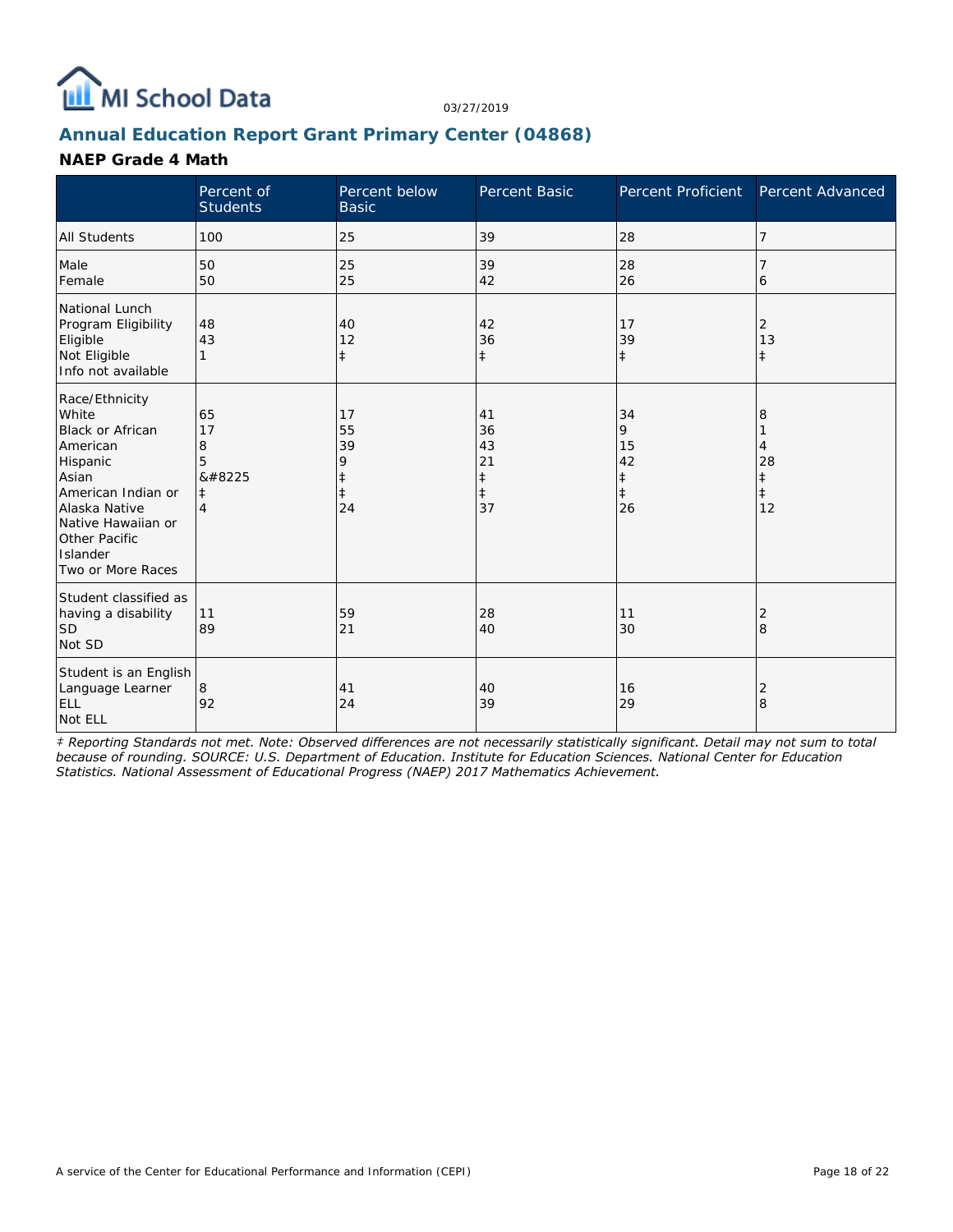

### **Annual Education Report Grant Primary Center (04868)**

#### **NAEP Grade 8 Math**

|                                                                                                                                                                                                    | Percent of<br><b>Students</b>    | Percent below<br><b>Basic</b>                          | Percent Basic                                          | Percent Proficient                                    | Percent Advanced                 |
|----------------------------------------------------------------------------------------------------------------------------------------------------------------------------------------------------|----------------------------------|--------------------------------------------------------|--------------------------------------------------------|-------------------------------------------------------|----------------------------------|
| <b>All Students</b>                                                                                                                                                                                | 100                              | 33                                                     | 35                                                     | 22                                                    | 9                                |
| Male<br>Female                                                                                                                                                                                     | 51<br>49                         | 35<br>32                                               | 34<br>37                                               | 21<br>23                                              | 10<br>$\overline{7}$             |
| National Lunch<br>Program Eligibility<br>Eligible<br>Not Eligible<br>Info not available                                                                                                            | 41<br>58<br>1                    | 52<br>20<br>$\ddagger$                                 | 32<br>38<br>$\ddagger$                                 | 13<br>29<br>$\ddagger$                                | 2<br>13<br>$\pm$                 |
| Race/Ethnicity<br>White<br>Black or African<br>American<br>Hispanic<br>Asian<br>American Indian or<br>Alaska Native<br>Native Hawaiian or<br><b>Other Pacific</b><br>Islander<br>Two or More Races | 71<br>15<br>7<br>$\ddagger$<br>3 | 26<br>67<br>48<br>13<br>$\ddagger$<br>$\ddagger$<br>40 | 38<br>24<br>36<br>23<br>$\ddagger$<br>$\ddagger$<br>38 | 27<br>8<br>12<br>27<br>$\ddagger$<br>$\ddagger$<br>16 | 10<br>3<br>38<br>$\ddagger$<br>6 |
| Student classified as<br>having a disability<br><b>SD</b><br>Not SD                                                                                                                                | 46<br>58                         | 45<br>20                                               | 37<br>38                                               | 15<br>29                                              | 3<br>13                          |
| Student is an English<br>Language Learner<br><b>ELL</b><br>Not ELL                                                                                                                                 | 6<br>94                          | 75<br>31                                               | 23<br>26                                               | 2<br>24                                               | $^{\#}$<br>9                     |

*‡ Reporting Standards not met. NOTE: Observed differences are not necessarily statistically significant. Detail may not sum to total because of rounding. SOURCE: U.S. Department of Education. Institute for Education Sciences. National Center for Education Statistics. National Assessment of Educational Progress (NAEP) 2017 Mathematics Achievement.*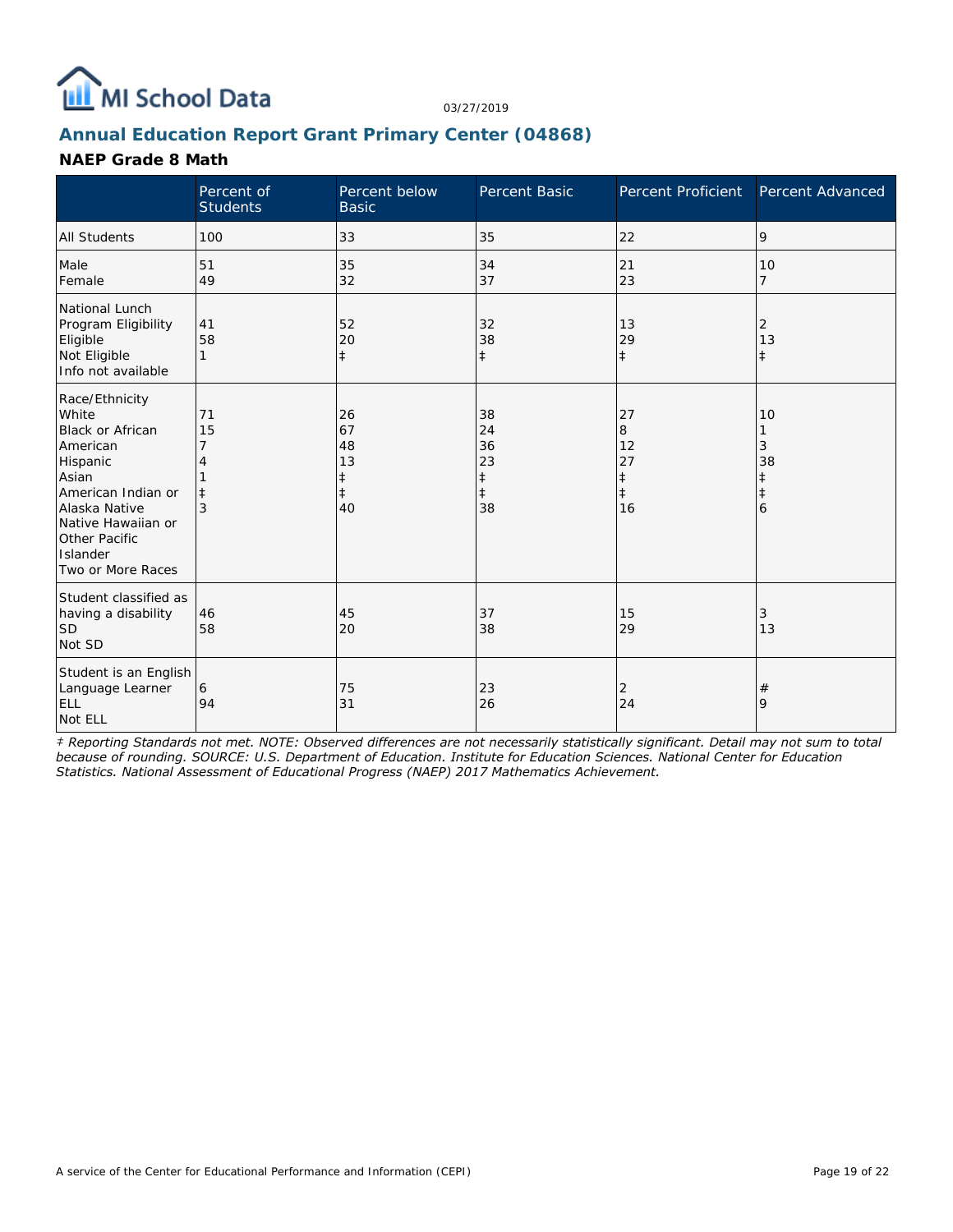![](_page_19_Picture_0.jpeg)

# **Annual Education Report Grant Primary Center (04868)**

## **NAEP Grade 4 Reading**

|                                                                                                                                                                                                    | Percent of<br><b>Students</b> | Percent below<br><b>Basic</b>            | <b>Percent Basic</b>                                   | Percent Proficient                                    | Percent Advanced                 |
|----------------------------------------------------------------------------------------------------------------------------------------------------------------------------------------------------|-------------------------------|------------------------------------------|--------------------------------------------------------|-------------------------------------------------------|----------------------------------|
| <b>All Students</b>                                                                                                                                                                                | 100                           | 33                                       | 35                                                     | 22                                                    | 9                                |
| Male<br>Female                                                                                                                                                                                     | 51<br>49                      | 35<br>32                                 | 34<br>37                                               | 21<br>23                                              | 10<br>$\overline{7}$             |
| National Lunch<br>Program Eligibility<br>Eligible<br>Not Eligible<br>Info not available                                                                                                            | 41<br>58<br>1                 | 52<br>20<br>$\ddagger$                   | 32<br>38<br>$\ddagger$                                 | 13<br>29<br>$\ddagger$                                | 2<br>13<br>$\pm$                 |
| Race/Ethnicity<br>White<br><b>Black or African</b><br>American<br>Hispanic<br>Asian<br>American Indian or<br>Alaska Native<br>Native Hawaiian or<br>Other Pacific<br>Islander<br>Two or More Races | 71<br>15<br>$\ddagger$<br>3   | 26<br>67<br>48<br>13<br>$\ddagger$<br>40 | 38<br>24<br>36<br>23<br>$\ddagger$<br>$\ddagger$<br>38 | 27<br>8<br>12<br>27<br>$\ddagger$<br>$\ddagger$<br>16 | 10<br>3<br>38<br>$\ddagger$<br>6 |
| Student classified as<br>having a disability<br><b>SD</b><br>Not SD                                                                                                                                | 46<br>58                      | 45<br>20                                 | 37<br>38                                               | 15<br>29                                              | 3<br>13                          |
| Student is an English<br>Language Learner<br><b>ELL</b><br>Not ELL                                                                                                                                 | 6<br>94                       | 75<br>31                                 | 23<br>36                                               | 2<br>24                                               | $\#$<br>9                        |

*# Rounds to zero*

*‡ Reporting Standards not met. NOTE: Observed differences are not necessarily statistically significant. Detail may not sum to total because of rounding. SOURCE: U.S. Department of Education, Institute of Education Sciences, National Center for Education Statistics, National Assessment of Educational Progress (NAEP), 2017 Reading Assessment.*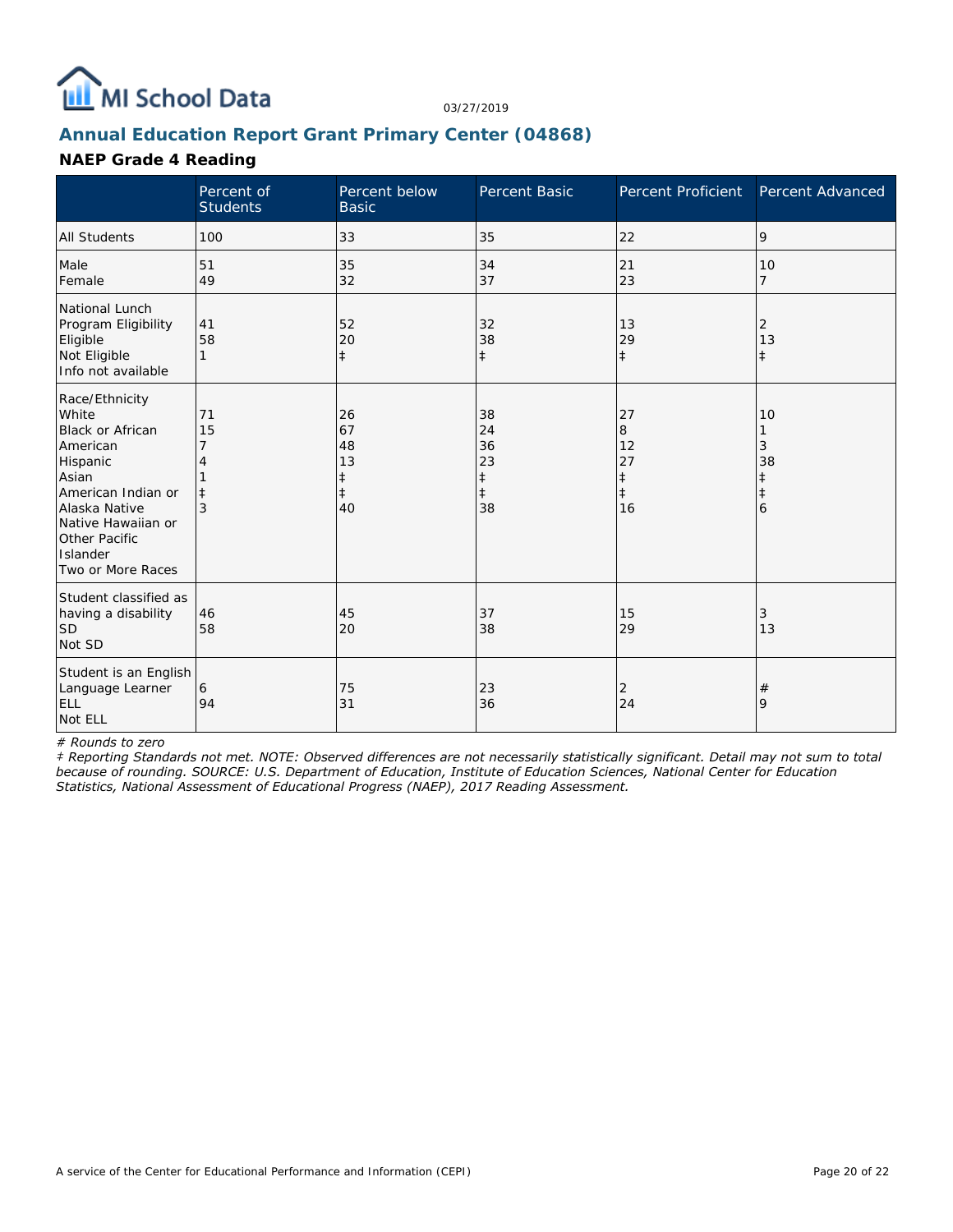![](_page_20_Picture_0.jpeg)

### **Annual Education Report Grant Primary Center (04868)**

#### **NAEP Grade 8 Reading**

|                                                                                                                                                                                          | Percent of<br><b>Students</b> | Percent below<br><b>Basic</b>                 | Percent Basic                                          | Percent Proficient                                    | Percent Advanced        |
|------------------------------------------------------------------------------------------------------------------------------------------------------------------------------------------|-------------------------------|-----------------------------------------------|--------------------------------------------------------|-------------------------------------------------------|-------------------------|
| <b>All Students</b>                                                                                                                                                                      | 100                           | 33                                            | 35                                                     | 22                                                    | 9                       |
| Male<br>Female                                                                                                                                                                           | 51<br>49                      | 35<br>32                                      | 34<br>37                                               | 21<br>23                                              | 10<br>7                 |
| National Lunch<br>Program Eligibility<br>Eligible<br>Not Eligible<br>Info not available                                                                                                  | 41<br>58                      | 52<br>20<br>$\ddagger$                        | 32<br>38<br>$\ddagger$                                 | 13<br>29<br>$\ddagger$                                | 2<br>13<br>$\pm$        |
| Race/Ethnicity<br>White<br><b>Black or Afican</b><br>American<br>Hispanic<br>Asian/Native<br>Hawaiian or Pacific<br>Islander<br>American Indian or<br>Alaska Native<br>Two or More Races | 71<br>15                      | 26<br>67<br>48<br>13<br>ŧ<br>$\ddagger$<br>40 | 38<br>24<br>36<br>23<br>$\ddagger$<br>$\ddagger$<br>38 | 27<br>8<br>12<br>27<br>$\ddagger$<br>$\ddagger$<br>16 | 10<br>3<br>38<br>ŧ<br>6 |
| Student classified as<br>having a disability<br><b>SD</b><br>Not SD                                                                                                                      | 46<br>58                      | 45<br>20                                      | 37<br>38                                               | 15<br>29                                              | 3<br>13                 |
| Student is an English<br>Language Learner<br><b>ELL</b><br>Not ELL                                                                                                                       | 6<br>94                       | 75<br>31                                      | 23<br>36                                               | 2<br>24                                               | $^{\#}$<br>9            |

*# Rounds to zero*

*‡ Reporting Standards not met. NOTE: Observed differences are not necessarily statistically significant. Detail may not sum to total because of rounding. SOURCE: U.S. Department of Education, Institute of Education Sciences, National Center for Education Statistics, National Assessment of Educational Progress (NAEP), 2017 Reading Assessment.*